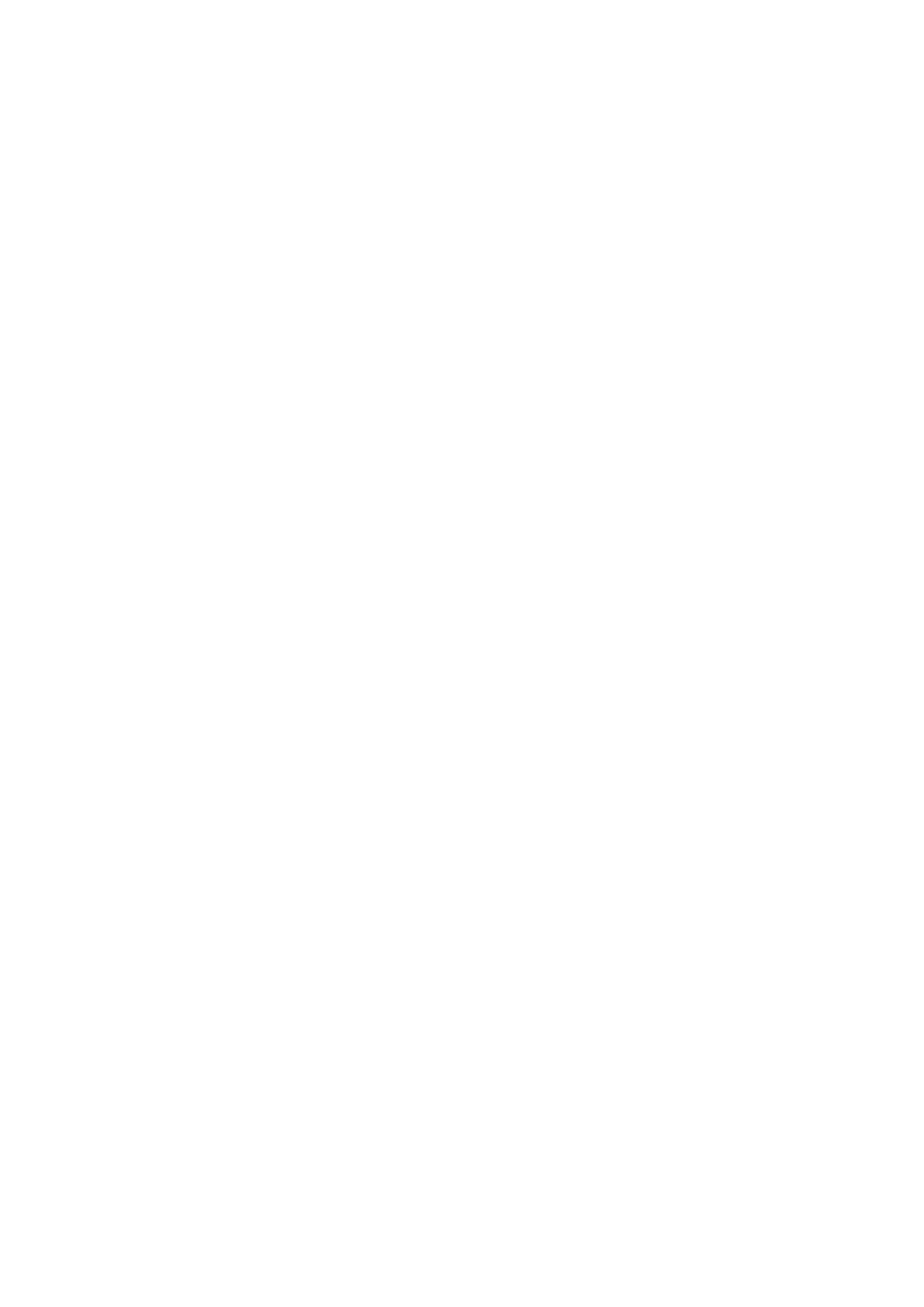# Brand Loyalty and Generic Competition

Yunyun Wan<sup>\*</sup>

#### Abstract

Facing generic competition, a brand-name drug company sometimes launches its own generic called an "authorized generic" (AG) through a third-party entity. If an authorized party transfers a substantial part of its profits to the brand-name drug company, the latter's total profit increases as a result and every branded drug that comes off the patent should have its AG version. However, in actual fact only a small proportion of branded drugs have AGs. To explain this puzzle, I develop a model that features switching costs due to the customer base a brand-name drug develops prior to generic entry. The model predicts that AGs are launched when switching costs to the generics are sufficiently low. I test this hypothess using prescription drug data and find strong support for it.

Keywords: brand loyalty, authorized generics, generic entry, customer base, switching cost

JEL Classification Numbers: L13, L20, I11

<sup>⇤</sup>Institute of Innovation Research, Hitotsubashi University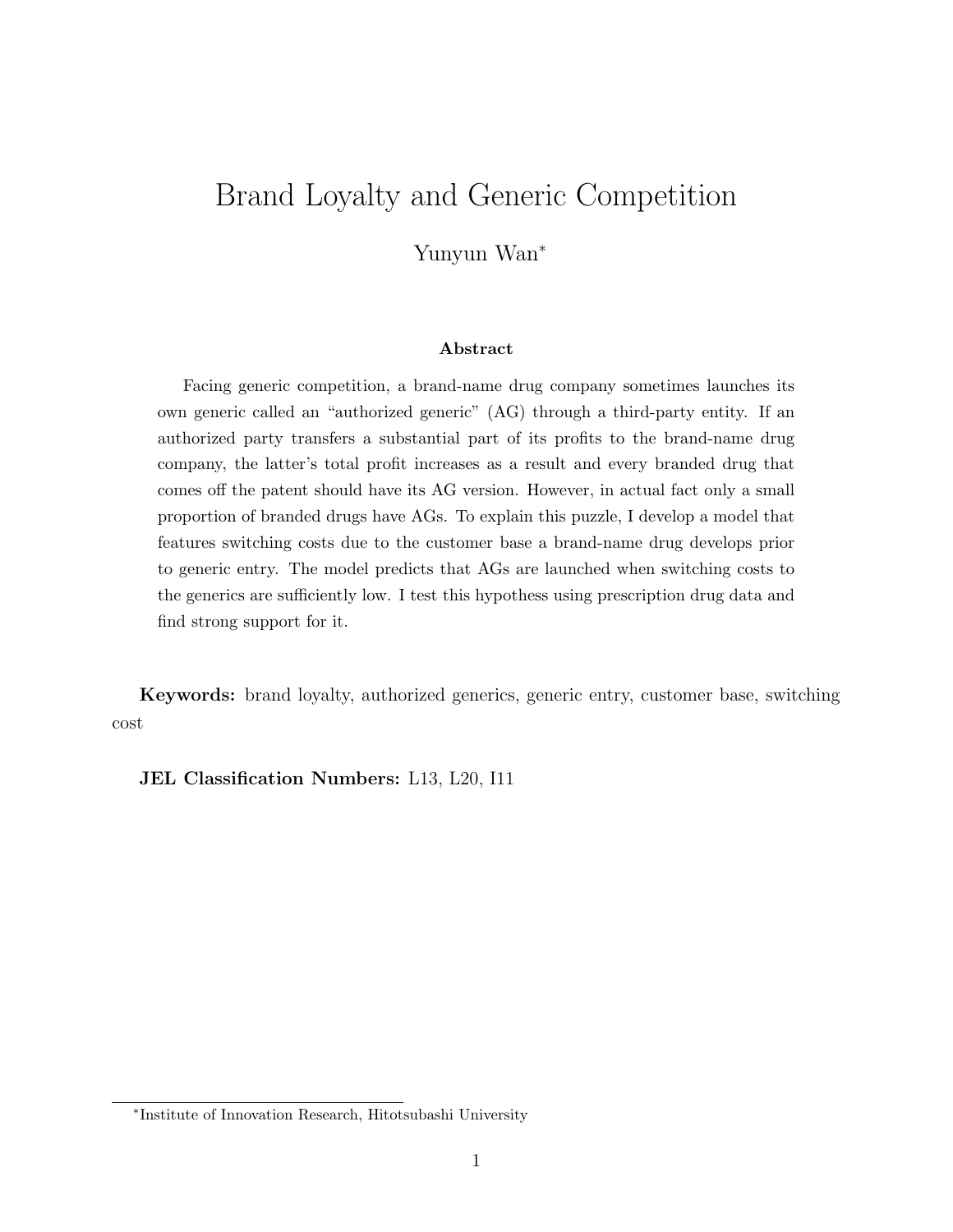# 1 Introduction

When facing generic competition, brand-name drug companies sometimes launch their own generic drugs. Such generics, to be distinguished from ordinary generics, are called "authorized generics" (AGs). Authorized generics contain exactly the same ingredients as the brand-name drugs and even come off the same production lines. However, they are sold by third-party entities in the generic category and hence they directly compete with the brand-name drugs like any other generics. This gives rise to the puzzle: why brand-name drug companies use such a strategy? One popular answer is product differentiation. But product differentiation is a preemptive strategy to deter entry (e.g. Schmalensee  $(1978)$ ), whereas AGs are launched almost simultaneously with generic entry. The entry deterrence hypothesis does not seem apt.

Another possible explanation is in terms of divisionalization due to Baye et al. (1996), who show that in Cournot oligopoly a firm can always increase total profit by splitting itself into two autonomous entities. Thus, a launch of an authorized drug makes business sense if the authorized generic distributer acts as an autonomous entity but agrees to transfer a large part of its profit to the brand-name drug manufacturer. But if such a "divisionalization" strategy is profitable, we should observe brand-name drug companies launching AGs without fail whenever they face generic competition. In actual fact, however, only a small number of off-patent brand-name drugs have ever had  $AGs<sup>1</sup>$ . This fact gives rise to the second puzzle: if divisionalization is profitable, why don't brand-name drug companies launch authorized generics against every generic entry?

In this paper I intend to explain these puzzles. In doing so, I maintain the assumption that consumers are well aware that generics are bioequivalent to (i.e., just as effective and safe as) the branded drug. However, the same drug never treats every patient equally well because the same illness affects individuals differently and make them react differently to

<sup>&</sup>lt;sup>1</sup>This is according to the AG list prepared by FDA (U. S. Food and Drug Administration). http:  $//www.fda.gov/AboutFDA/CentersOffices/OfficeofMediaProtocolG) and Tobacco/CDER/ucm126391.htm$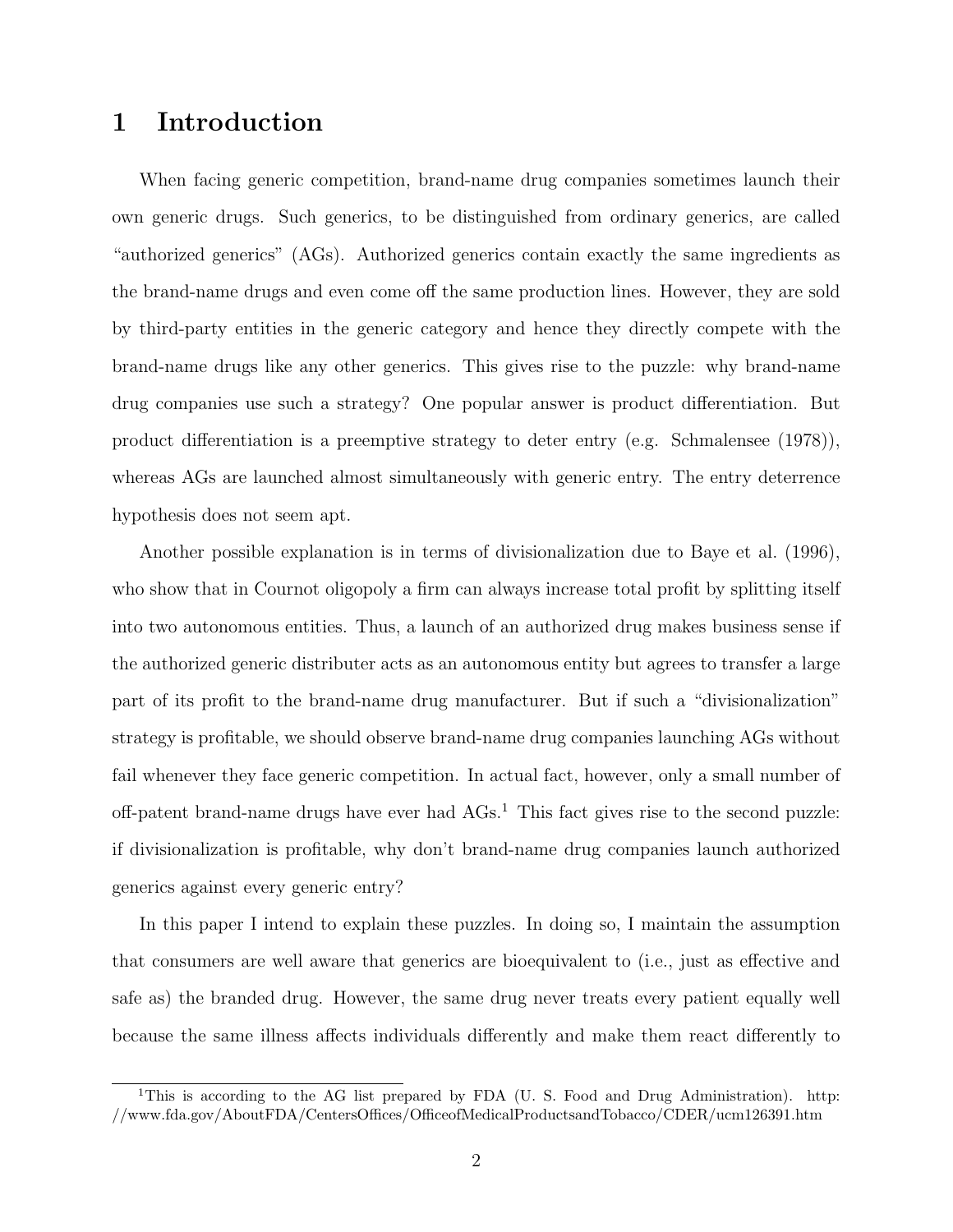the same drug. In such cases patients learn the efficacy of a drug through personal uses and experiences; that is, as they keep using the drug, they continuously Baysian-update their beliefs in the efficacy of the drug. Thus, although all drugs, the brand-name and generics, are equally efficacious on average, personal experiences determine the actual efficacy of the drug for each patient. In such cases, the brand-name drug is distinguishable from generics in that patients have used the former long before the generics are introduced. That is, the brand-name drug enjoys a customer base at the time of generic entry.

In this paper, I place the customer base at center stage of my analysis and analyze its implications using the notion of switching costs popularized by a series of papers by Klemperer(Klemperer, 1987). More specifically, I first build an analytical model, which predicts that the brand-name drug company launches an authorized generic when consumers have sufficiently low switching costs to the generic. I then develop an econometric model to test this hypothesis and find strong empirical support for it.

My analytical model has two periods and two firms; the brand-name drug company and the generic drug company. In the first period the brand-name drug company markets its patented drug as a monopoly. In the second period, patent expiration allows the generic drug producer to enter the market and engage in Cournot competition with the incumbent. The Cournot assumption simplifies the analysis by eschewing mixed-strategy equilibria. As explicated above, customers who bought the brand-name drug in the first period have developed affinities towards it, thereby forming the customer base for the incumbent. I assume that the brand-name company can influence the size of its customer base but cannot affect the switching cost per se, which comes to patients through experiences. In other words, I treat the switching cost as a key parameter of this model.

I next extend the model to allow the brand-name company to launch an authorized generic in period 2. As is the case, it is assumed that the authorized drug is marketed by a third party, which competes as an autonomous entity. Consumers regard all three drugs (brandname, generic and authorized generic) as homogeneous. However, consumers constituting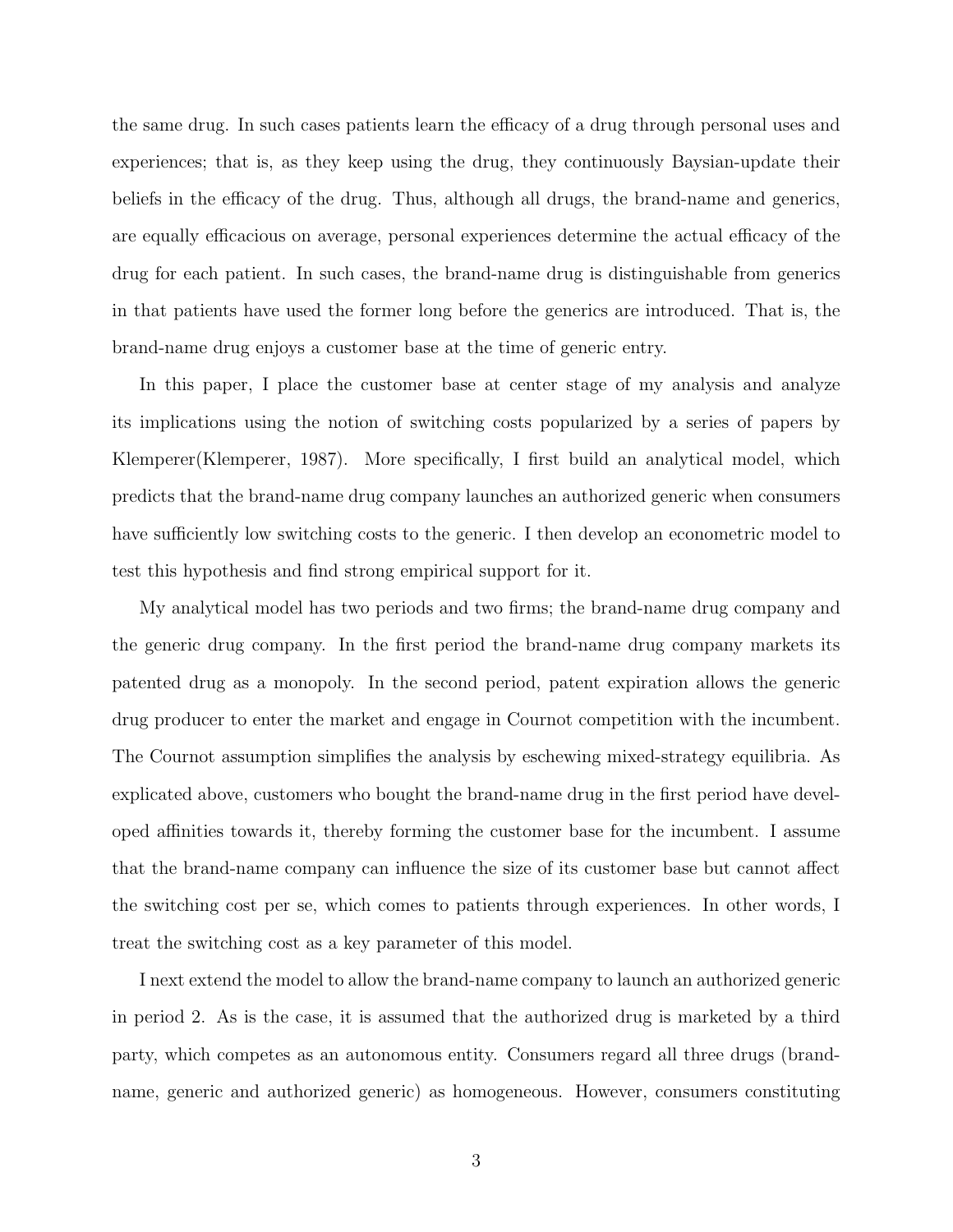the customer base incur the switching cost when switch to either kind of generics. Finally, I assume that there are more than one firm which want to market the authorized generic so that the brand-name drug manufacturer can make a take-it-or-leave-it offer to capture all the profit from AG sales.

A comparison of the two versions of the model yields the key result that answers the puzzle with which this paper began: a brand-name drug manufacturer is more likely to launch an authorized generic, the smaller the switching cost from its brand-name drug to the generics. This result has the following intuitive explanation. In the standard Cournot game, a launch of an AG has only the divisionalization effect, which is profitable to the brand-name drug company, as shown by Baye et al. (1996). However, in the presence of the customer base, a launch of an AG lowers the generic prices and lures consumers from the customer base to the generics. I call this potential erosion to the customer base the cannibalization effect. In short, then, a decision whether to launch an AG hinges on the balance between the divisionalization effect which is beneficial to the brand-name drug, and the cannibalization effect, which is harmful to the firm.

When the switching cost is sufficiently high, consumers do not switch so easily, so the incumbent can build a larger customer base to better position itself against generic entry. With a large customer base, however, a price decrease due to a launch of an AG results in a large revenue loss; that is, there is a large cannibalization effect. Therefore, the brand-name drug company prefers to defend the customer base instead of launching an AG to attract new customers. Even if the switching cost is somewhat smaller so that some consumer base erosion is inevitable, the brand-name drug company may still refrain from launching an AG to avoid further customer base erosion. In contrast, if the switching cost is sufficiently small, the incumbent is unable to defend the customer base that is erodible and subject to defection. However, the small switching cost also implies a significantly weak cannibalization effect relative to the divisionalization effect, so the brand-name drug company launches an AG. Thus, my model answers the puzzle with which began this paper: an AG is more likely to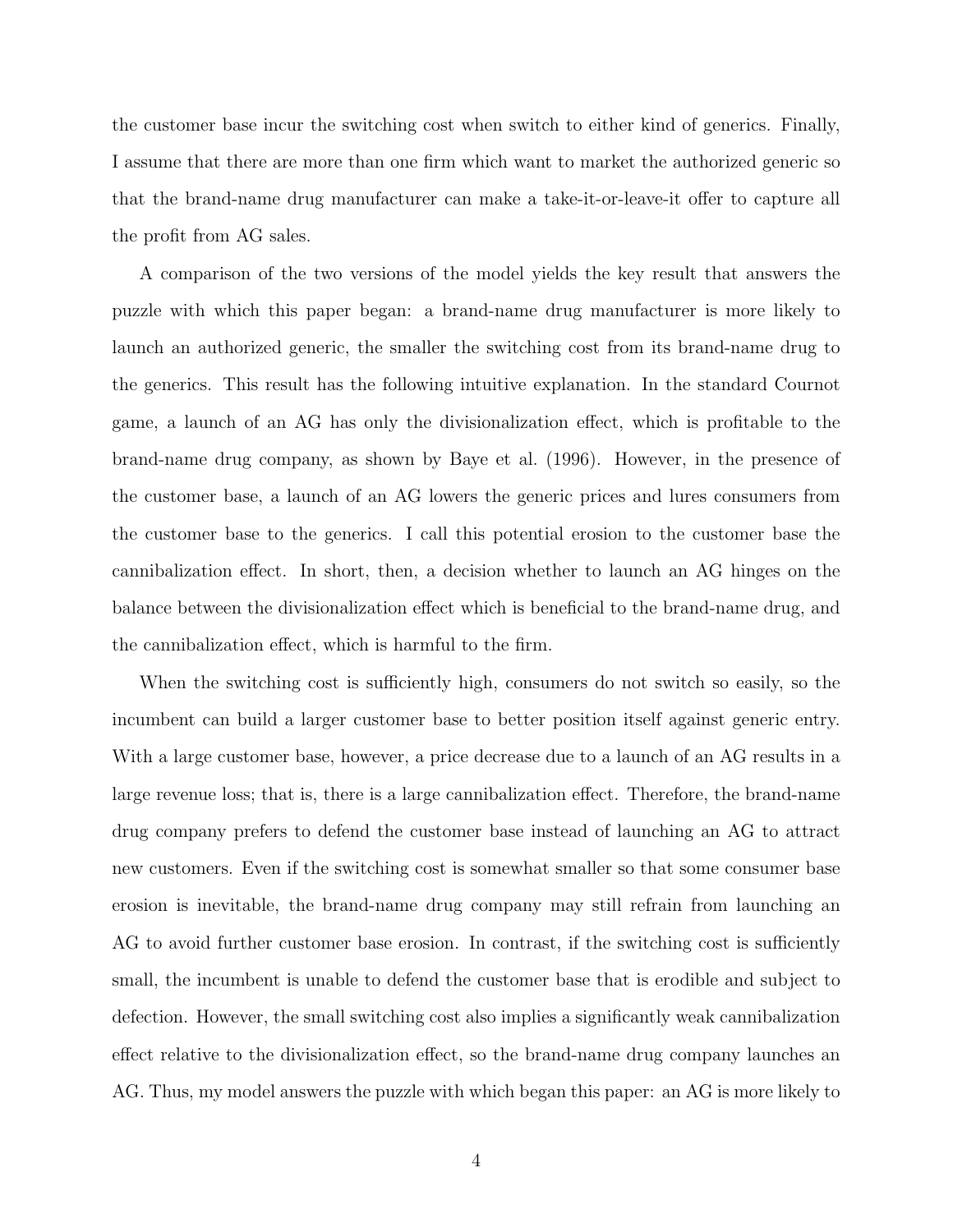be launched when the switching cost from the brand-name drug to the generics is sufficiently low.

In the second half of this paper I empirically test the above hypothesis using the data collected from the FDA website. In doing so it is of utmost importance to specify what constitutes the switching costs in the present context. To that end, note that most drugs do not miraculously cure fatal illnesses. Rather, they reduce probabilities of death by relieving symptoms such as pain or anxiety or by altering clinical measurements - reducing cholesterol or blood pressure, for example. The point is that the true efficacy of drugs is difficult to ascertain even for scientists.<sup>2</sup> In a word, drugs are, to a certain extent, credence goods. As such, consumers tend to rely on personal experiences to gain confidence in the drugs they take. Such confidence - or aversion to alternative drugs - grows if they use the same drugs repeatedly. In this respect, brand-name drug manufacturers have the first-mover advantage over generic entrants because consumers have been using the brand-name drugs before the generics enter. This confidence in the brand-name drugs consumers have developed serves as the switching cost, i.e., the benefit a consumer must give up when switching to the generics. When generics become available, the longer a brand-name drug have marketed, the more confidence in its efficacy the consumers have gained through repeated uses. which means the higher switching cost they would like to pay to switch to a generic. Therefore, the length of time that a brand-name drug has been marketed before generics can be used as a proxy for the consumers' switching cost.

I now relate my work to the literature. There is a literature that examines the effects of AGs on non-authorized generic entry. For example, FTC's 2009 report shows that launch of an AG lowers generic prices and revenues, and it goes on to speculate that threats of AGs may even prompt a collusive agreement between the generic and the brand-name drug manufacturer, delivering a double whammy to consumers in the form of deferment of generic

<sup>2</sup>According to FDA's special report, From Test Tube to Patient : Improving Health Through Human Drugs.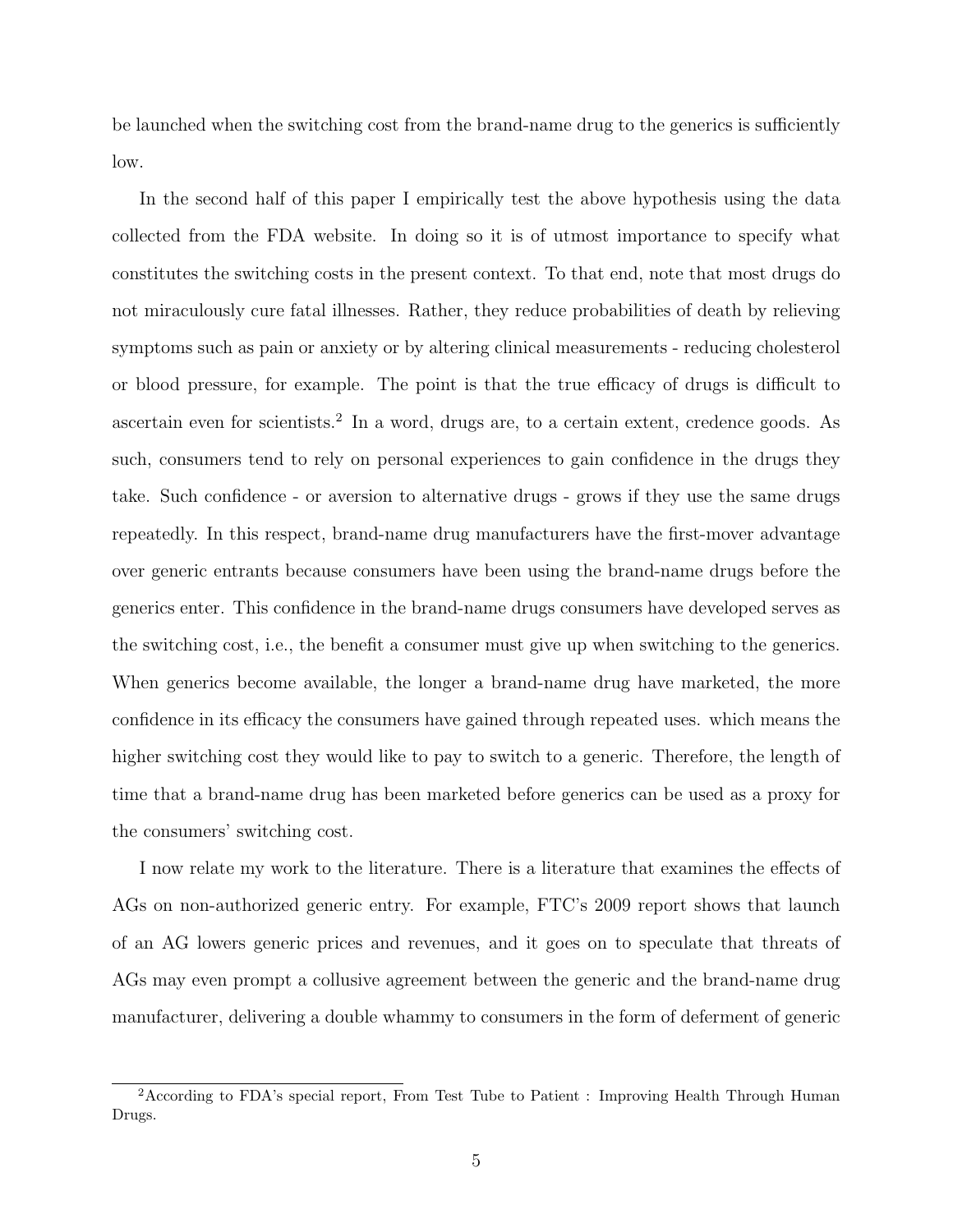entry and non-marketing of AGs.<sup>3</sup> Reiffen and Ward (2005) finds a similar result; launch of an AG reduces the number of potential generic entrants in the future. In contrast, however, Berndt et al. (2007) show that despite reduced expected gains due to launch of an AG , there remain sufficient incentives for generic entry. Studying German data, Appelt (2010) even goes further to claim that introduction of AGs has no effect on the number of generic entrants, and concludes that entry deterrence is not a rationale for launching of AGs. Chen (2007) examines the legal issues arising from AGs, and calls for a legislative reform of the Hatch-Waxman Act.

In contrast to all these papers focusing on the effects of AGs on generic entry, the literature examining the incentives to launch AGs is rather scanty. My paper is an attempt to fill this lacuna in the literature. Further, my analysis can shed light on some recent empirical findings. For example, Appelt (2010) empirically identifies earning generic profits as the primary motive for launch of AGs. This can be interpreted as the divisionalization effect. My analysis may also be useful in explaining the empirical finding of Berndt et al. (2007) that the brand name drugs with higher pre-generic revenues are more likely to have AGs. I can show using my model that, for a given switching cost, the incumbent is more likely to launch an AG if the market is larger. The intuition is that an increase in demand (intercept) expands the divisionalization effect relative to the cannibalization effect; that is, it raises the combined profit from the brand-name drug and the AG by a greater magnitude than the profit from brand-name drug sale alone. Thus, if the pre-generic revenues are interpreted as a proxy of the market size, my model provides an explanation for the empirical result of Berndt et al. (2007).

The remainder of this paper is organized in 5 sections. Section 2 presents a two-period model of Cournot oligopoly, in which launch of an AG is ruled out. Section 3 extends the above model to allow for launch of an AG through a third party. Section 4 I compares the two models and shows that launch of an AG is profitable to the incumbent only when

<sup>3</sup>Authorized Generics: An Interim Report of the Federal Trade Commission, 2009. http://www.ftc.gov/reports/authorized-generics-interim-report-federal-trade-commission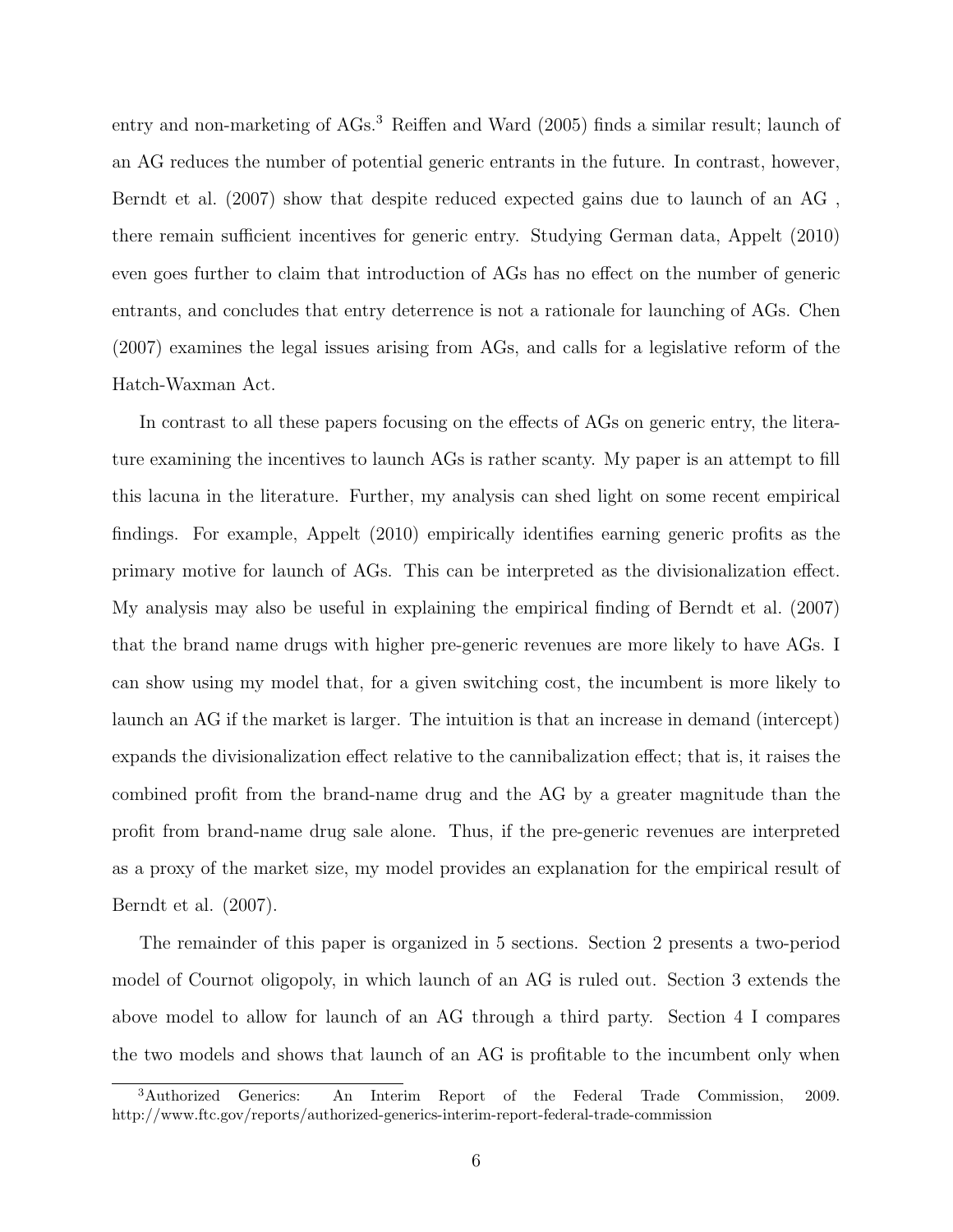the switching cost is sufficiently small. Section 5 presents an empirical model to test the hypothesis and discuss my empirical findings. Section 6 concludes the paper.

## 2 Competition Without Authorized Generics

This section presents the basic two-period model, where launching an AG is not an option. The model has the following structure. In period 1 the incumbent is a monopoly that produces the patented brand-name drug. The patent expires at the end of period 1, allowing for generic entry. I assume that in period 2 the incumbent and the entrant engage in Cournot competition. On the demand side there is a fixed measure of consumers who live two periods. They buy at most a unit of the branded drug in period 1. Consumers' demands vary, giving rise to a negatively-sloping demand curve, which I assume is linear and is written  $p = m - Q$ , where *m* is demand intercept and *Q* is quantity demanded. Let *B* denote the number of customers who actually bought the brand name drug in period 1. These consumers like the branded rug and are willing to pay the premium *s >* 0 over the generic. I assume *s* to be exogenous and let it serve as a measure of the switching cost.

In period 2, the two firms play a Cournot game and consumers buy at most one unit of either the brand name dug or the generic. I assume that consumers regard the two drugs as homogeneous. Thus, I can write the demand function facing the generic firm as  $p = m - g - b$ , where g and b denote the quantities of output set by the brand name company and the generic company, respectively. As for the incumbent, thanks to the premium-paying customer base *B*, it faces the two-part demand:

$$
p_2(b) = \begin{cases} m+s-b-g & \text{if } b \leq B \\ m-b-g & \text{if } b > B \end{cases}
$$

which is discontinuous at output  $b = B$ . This shows that, if the incumbent serves its customer base only, it can keep the price above the generic price due to the switching cost (*s*), but if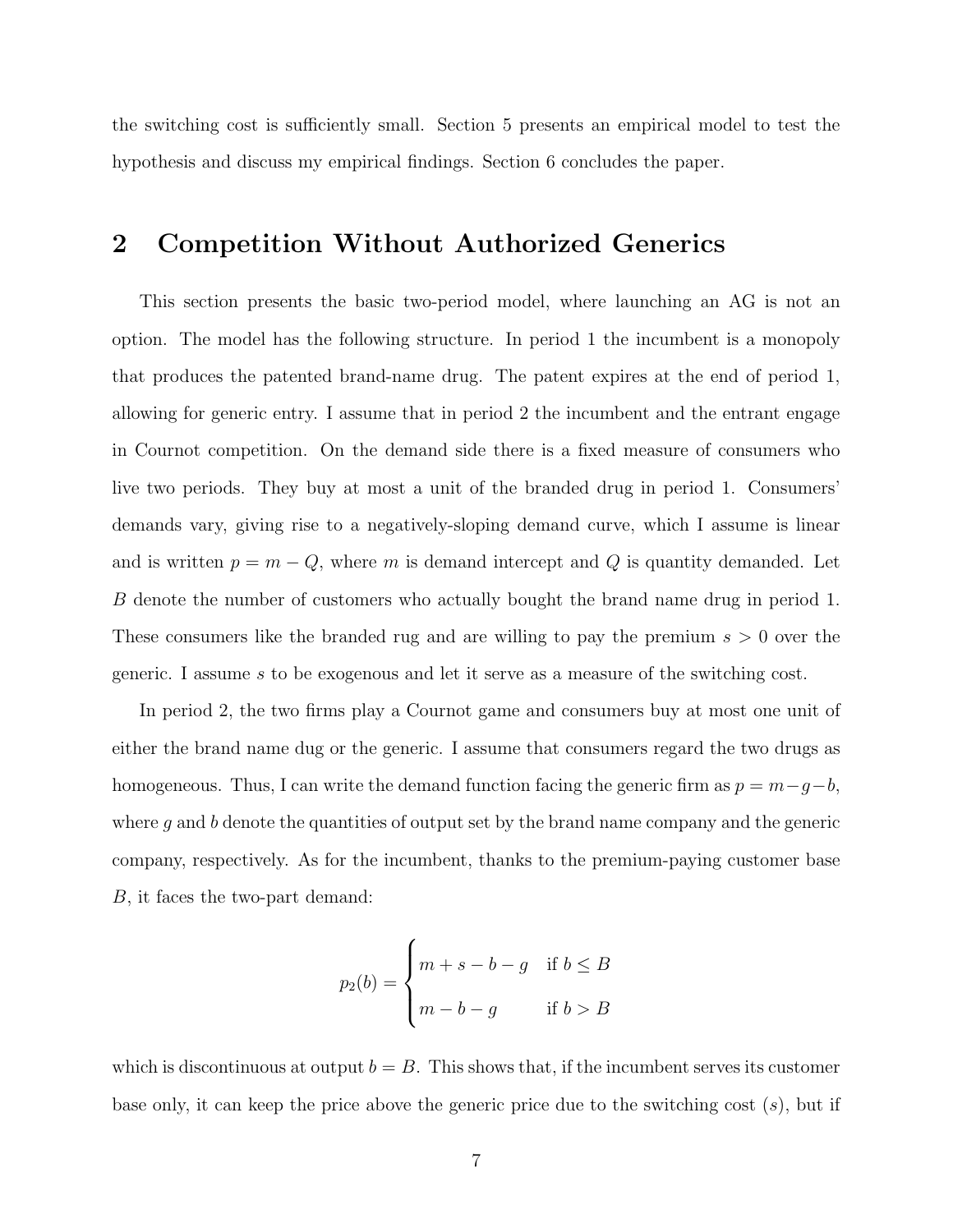wants to attract new customers, then it has to lower the price to match the generic price. To keep things simple, I further assume identical unit costs of production across firms and set it equal to zero, which is without loss of generality under linear demands. With these assumptions, the generic firm's profit is written  $\pi_g = (m - b - g)g$ . As for the incumbent, the demand function derived above implies the following profit function, depending on the value of *B*; Therefore, the incumbent's profit is also discontinuous at  $b = B$  and given by

$$
\pi_b = \begin{cases} (m+s-b-g)b & \text{if } b < B \\ (m+s-B-g)B & \text{if } b = B \\ (m-b-g)b & \text{if } b > B \end{cases}
$$

Note that the profit function is discontinuous at  $b = B$ . In Figure 1 the curve to the left of point B displays the profit from the customer base only

$$
\pi(b,s,g) = (m+s-b-g)b,
$$

while the one to the right of B corresponds to the profit

$$
\pi(b,g) = (m - b - g)b.
$$

Now I solve the model for subgame-perfect Nash equilibrium. Beginning with the second period competition, maximizing the generic firm's profit above yields the familiar bestresponse function  $g(b) = (m - b)/2$ . To obtain the incumbent's best-response function, define the key quantities:  $\bar{b}(g) = \arg \max (m + s - b - g)b$  and  $\underline{b}(g) = \arg \max (m - b - g)b$ , and write the corresponding maximum profits as  $\bar{\pi}(\bar{b}, s, g)$  and  $\underline{\pi}(\underline{b}, g)$ . Define next the quantity  $\tilde{b}(g)$  implicitly by

$$
\pi(\hat{b}, s, g) = (m + s - \hat{b} - g) = \underline{\pi}(\underline{b}, g).
$$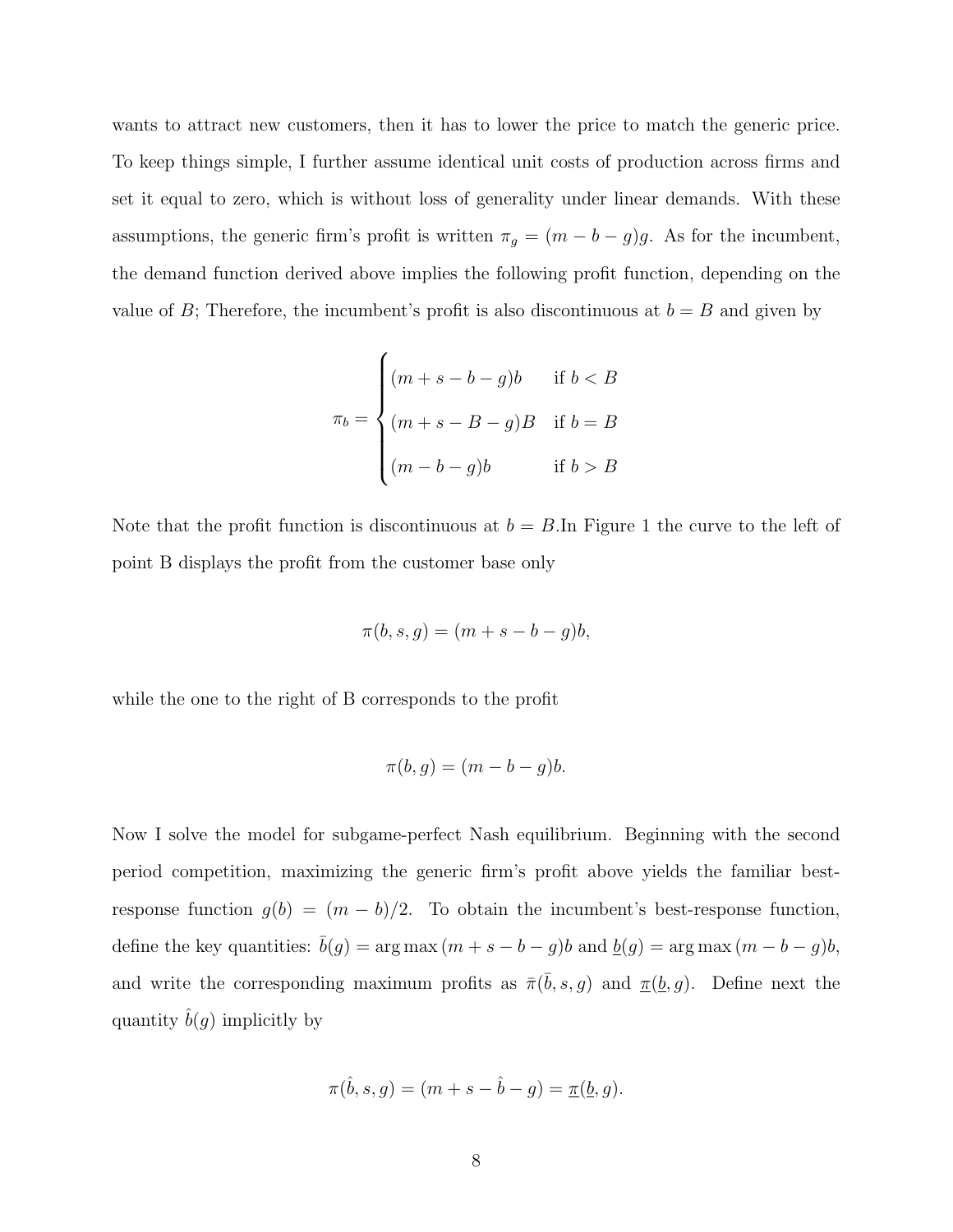It is obvious that for given *g*

$$
\hat{b}(g) < \underline{b}(g) < \overline{b}(g).
$$

In the linear case we have,

$$
\bar{b}(g) = (m + s - g)/2
$$
  
\n
$$
\underline{b}(g) = (m - g)/2
$$
  
\n
$$
\hat{b}(g) = (m + s - g - \sqrt{s(2m + s - 2g)})/2
$$

Now, as g increases, the profit functions  $\pi(b, s)$  and  $\pi(b)$  shift down, giving rise to the following three cases, depending on the location of point *B*.

- **Case 1:** *g* is relatively small such that  $B \leq \hat{b}(g)$ . Then  $\underline{b}(g)$  is the incumbent's best response to *g*
- **Case 2:** *g* takes on an intermediate value so that  $\hat{b}(g) < B < \overline{b}(g)$ . Then the incumbent's best response is *B*.
- **Case 3:** g is large so that  $\bar{b}(g) \geq B$ . In this case its best response is  $\bar{b}(g)$ .

These three cases are displayed in Figures 1 - 3.



Figure 1: *g* is relatively small so that  $B \leq \hat{b}(g)$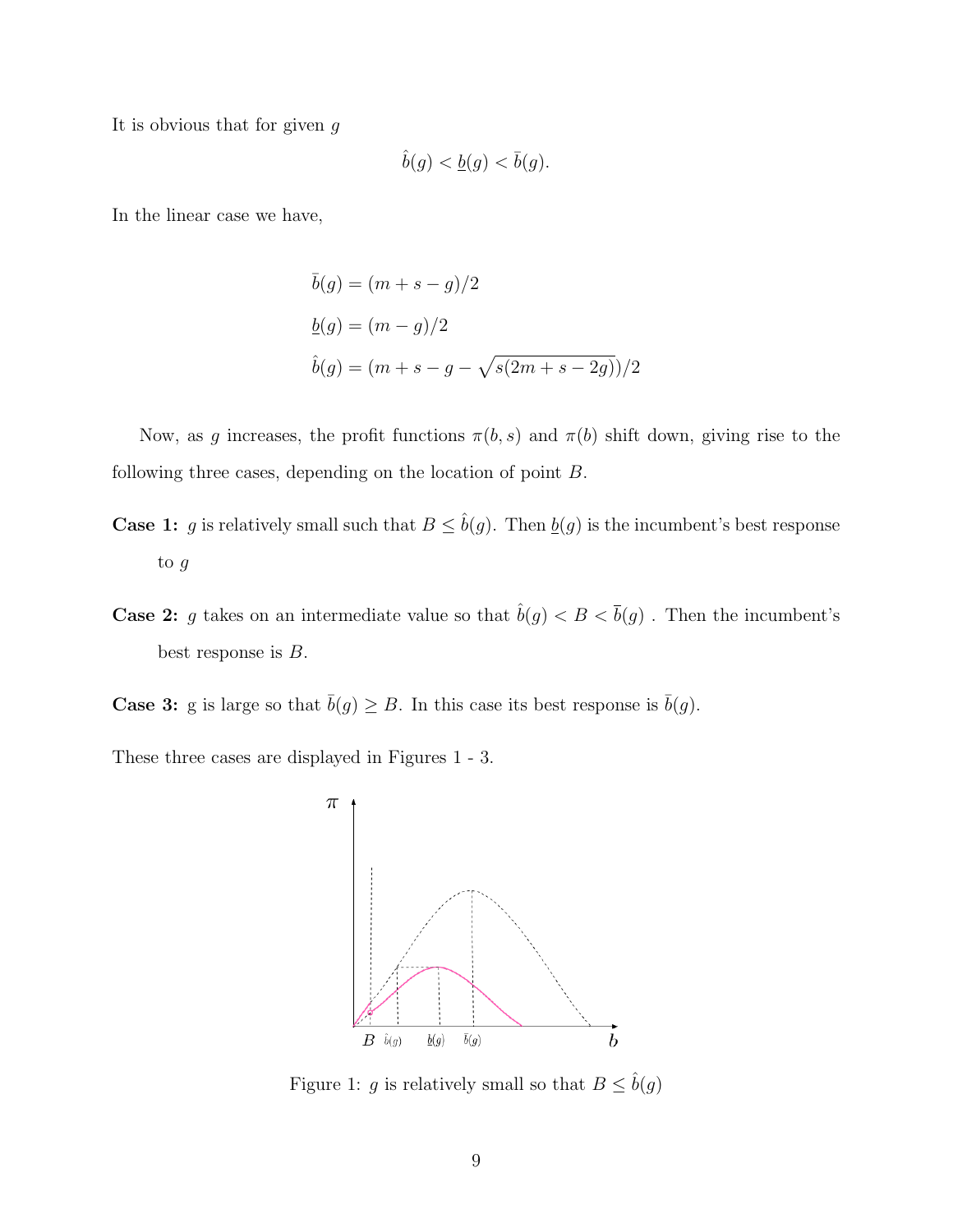

Figure 2: *g* is intermediate so that  $\hat{b}(g) < B < \bar{b}(g)$ 



Figure 3: *g* is large so that  $\bar{b}(g) \leq B$ 

Accordingly, the incumbent's best-respond function has three segments

$$
b(g) = \begin{cases} (m-g)/2 & \text{if } g \le m-2B-2\sqrt{sB}, \\ B & \text{if } g \in (m-2B-2\sqrt{sB}, m-2B+s), \\ (m+s-g)/2 & \text{if } g \ge m-2B+s. \end{cases}
$$

Figure 4 depicts the incumbent's best-response function. Note that it is discontinuous at  $g = m - 2B - 2\sqrt{sB}$ . Accordingly, we can write the incumbent's equilibrium second-period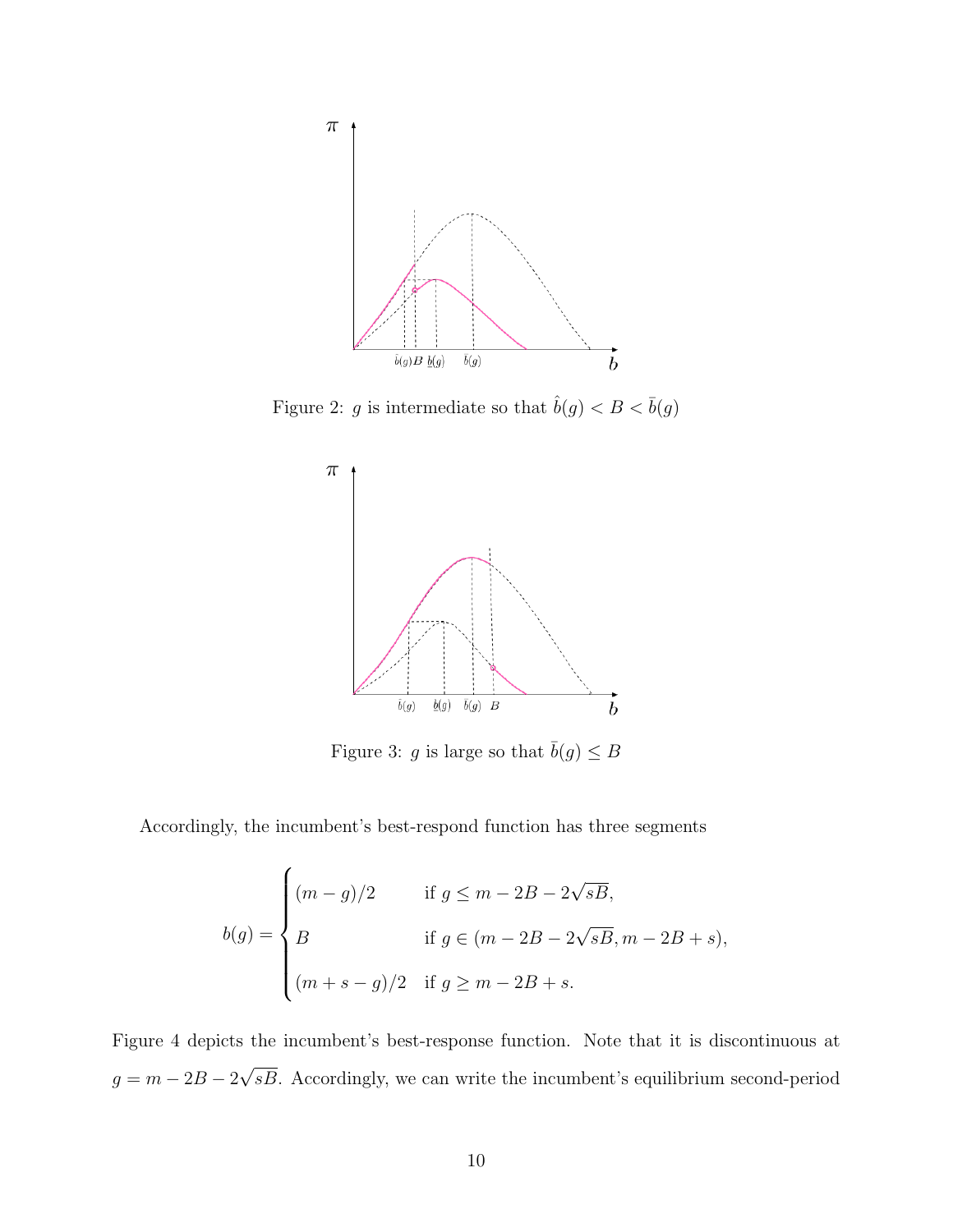

Figure 4: The incumbent's best-response function

profit as

$$
\pi_b = \begin{cases}\nm^2/9 & \text{if } B \in (0, \hat{B}_2] \\
(m - B + 2s)B/2 & \text{if } B \in (\hat{B}_1, (m + 2s)/3) \\
(m + 2s)^2/9 & \text{if } B \in [(m + 2s)/3, \infty)\n\end{cases}
$$

where  $\hat{B}_1 \equiv \frac{3m+8s-4\sqrt{4s^2+3ms}}{9}$  and  $\hat{B}_2 \equiv \frac{2m+3s-\sqrt{9s^2+12ms}}{6}$ . Since  $\hat{B}_1 < \hat{B}_2$ , if  $B \in [\hat{B}_1, \hat{B}_2]$ , there are two equilibria, one on the vertical segment of the best response function, the other on the lower segment of it. There is apparently the equilibrium selection issue; however, in search of the subgame-perfect equilibrium I focus on the one that yields the greater total profit to the incumbent.

Having computed the equilibrium profits in period 1, I am ready to move to period 1, in which the incumbent chooses output *B* to maximize the sum of profits in both periods (we ignore discounting):

$$
\pi_b = \begin{cases}\nm^2/9 & \text{if } B \in (0, \hat{B}_2] \\
(m - B + 2s)B/2 & \text{if } B \in (\hat{B}_1, (m + 2s)/3) \\
(m + 2s)^2/9 & \text{if } B \in [(m + 2s)/3, m)\n\end{cases}
$$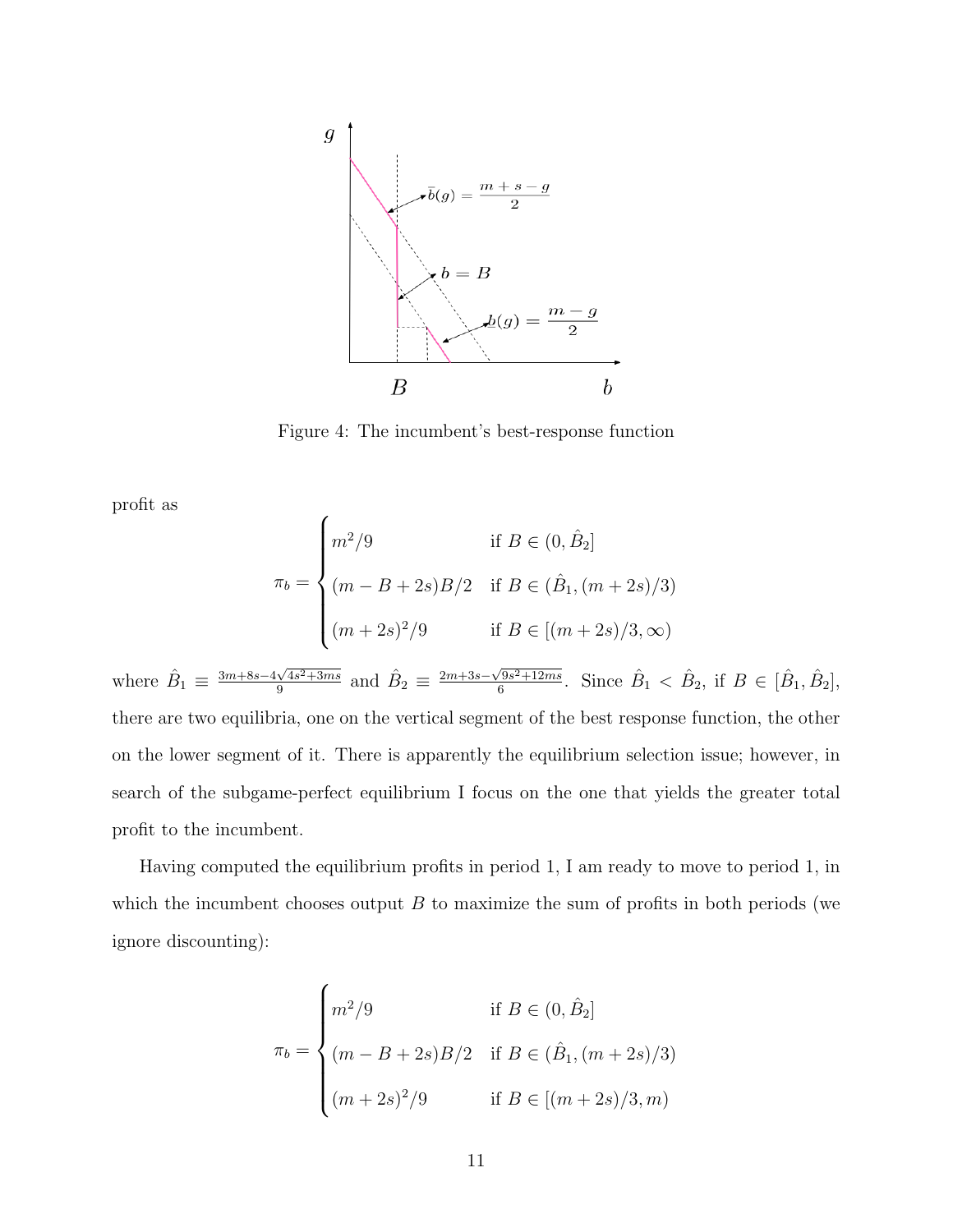#### 2.1 Local maxima

Since the total profit function is not continuous, I first derive the optimal B in each case and then determine the global optimum.

**Case 1:**  $B \in (0, \hat{B}_2]$ 

In this case, B has no effect on the incumbent's period 2 profit. The unconstrained optimum occurs at  $B = m/2$ . As  $\hat{B}_2 < m/2$ , the constraint on B is binding. Therefore, the optimal *B* is  $\hat{B}_2$ , and the maximum profit is  $\Pi(\hat{B}_2)$ .

**Case 2:**  $B \in (\hat{B}, (m+2s)/3)$ 

The unconstrained optimum occurs at  $B_2 = \frac{3m+2s}{6}$ , which is greater than  $\hat{B}_1$ . If  $s > m/2$ , then  $B_2 < (m + 2s)/3$ , and hence  $B_2$  is the interior solution, with the maximum profit  $\Pi(\frac{3m+2s}{6})$ ; On the other hand, if  $s \leq m/2$ ,  $B_2$  exceeds the upper limit of the range of *B* so there is no optimum  $(B = (m + 2s)/3$  is the supremum).

**Case 3:**  $B \in [(m+2s)/3, m)$ 

The unconstrained optimum occurs at  $B_3 = \frac{m}{2}$ . To find out if  $B_3$  is an interior solution, I compare  $B_3$  with the lower bound,  $\frac{m+2s}{3}$ . If  $s \leq m/4$ ,  $B_3 \geq (m+2s)/3$ , and so  $B_3$  is the interior solution, with the maximum profit  $\Pi(m/2)$ . If  $s > m/4$ ,  $B_3 < (m+2s)/3$ , and therefore  $B_3$  is not an interior solution. Therefore, the maximum profit is  $\Pi((m+2s)/3)$ .

The next lemma summarizes the main findings:

#### Lemma 1

- *1. When*  $B \in (0, \hat{B}_2]$ , the local maxima is  $\Pi(\hat{B}_2)$ .
- 2. When  $B \in [\hat{B}_1, \frac{m+2s}{3})$ , the local maximum is  $\Pi(\frac{3m+2s}{6})$  if  $s > m/2$ ; otherwise, there *is no maximum.*
- 3. When  $B \in \left[\frac{m+2s}{3}, m\right)$ , the local maximum is  $\Pi(m/2)$  if  $s \leq m/4$ , or  $\Pi((m+2s)/3)$ *otherwise.*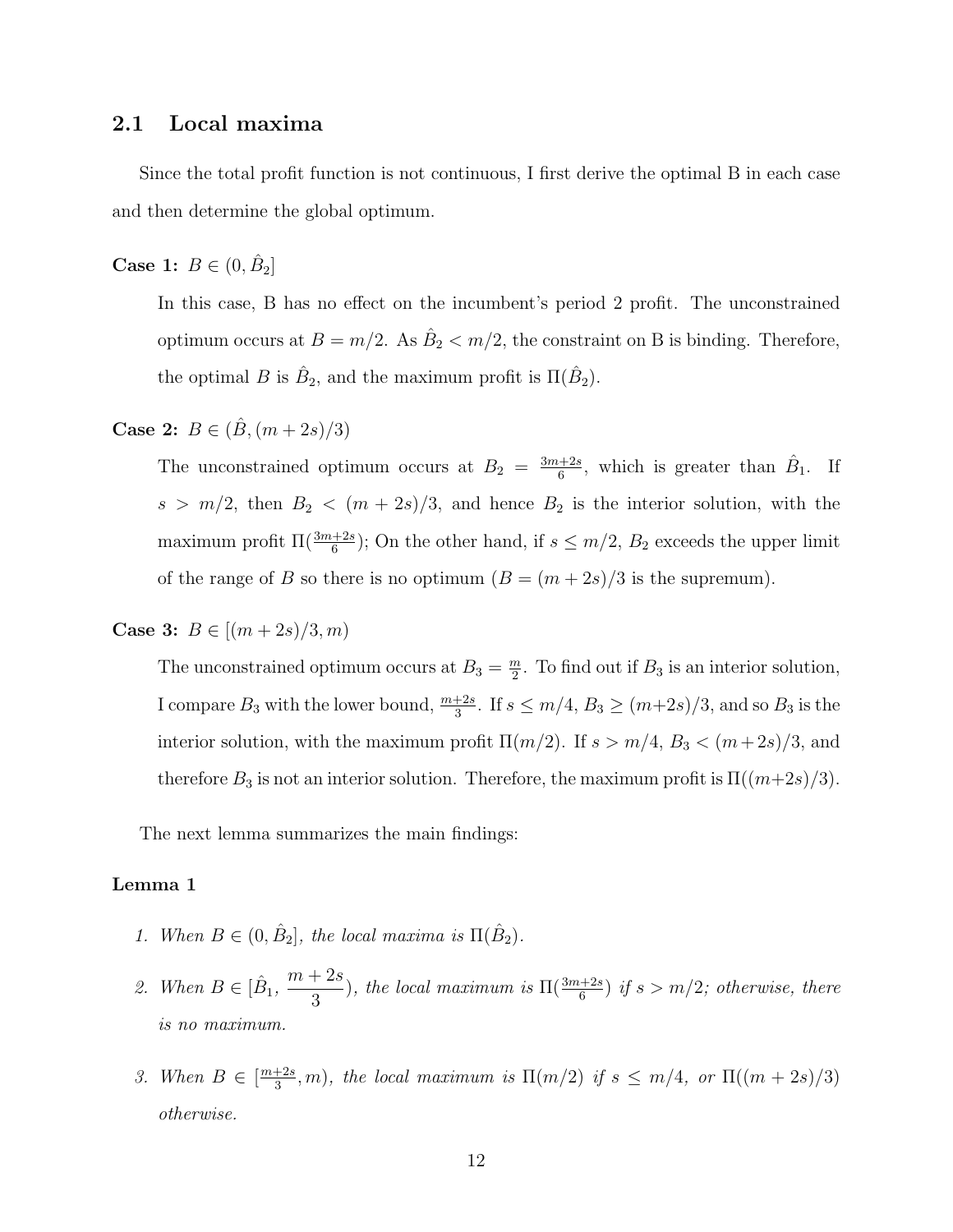### 2.2 Global maxima

So far we identified the local maxima in the three disjoint intervals of the incumbent's feasible set. We now turn to the global maxima for the incumbent.

- 1. If  $s \leq$  $\frac{m}{4}$ , the local maxima are  $\Pi(\hat{B}_2)$  and  $\Pi(m/2)$ . Computation shows that  $\Pi(\hat{B}_2)$  <  $\Pi($  $\frac{m}{2}$ ), so the global optimum occurs at  $B = \frac{m}{2}$ and  $b = \frac{m+2s}{s}$ 3 . The incumbent's equilibrium total profit is  $\Pi($ *m*  $\frac{1}{2}$ ).
- 2. If  $s \in ($ *m*  $\frac{1}{4}$ ,  $\frac{m}{2}$ , the local maxima are  $\Pi(\hat{B}_2)$  and  $\Pi((m+2s)/3)$ . A calculation establishes that  $\Pi(\hat{B}_2) < \Pi(\frac{m+2s}{3})$ . So the global maximum occurs at  $B = \frac{m+2s}{3}$ and  $b =$ *m* + 2*s*  $\frac{1}{3}$ . The equilibrium total profit is  $\Pi($ *m* + 2*s*  $\frac{1}{3}$ ).
- 3. If  $s \in ($  $\frac{m}{2}$ , *m*), the local maxima are  $\Pi(\hat{B}_2)$ ,  $\Pi(\frac{3m+2s}{6})$  and  $\Pi((m+2s)/3)$ . Computation shows that  $\Pi($ 3*m* + 2*s*  $\frac{1}{6}$  exceeds the other two. Hence, the equilibrium outputs are  $B = \frac{3m + 2s}{c}$ 6 and  $b = \frac{3m + 2s}{c}$  $\frac{1}{6}$ , and its total profit is  $\Pi($ 3*m* + 2*s*  $\frac{1}{6}$ ).

These results are summarized in

Proposition 1 *The equilibrium customer base is given by*

$$
B = \begin{cases} m/2 & s \in (0, m/4], \\ (m+2s)/3 & s \in (m/4, m/2], \\ (3m+2s)/6 & s \in (m/2, m). \end{cases}
$$

The following results are immediate consequences of Proposition 1

#### Proposition 2

*(A) when*  $s \in (0, m/4]$ , the brand-name firm sells less than its customer base in the second *period;*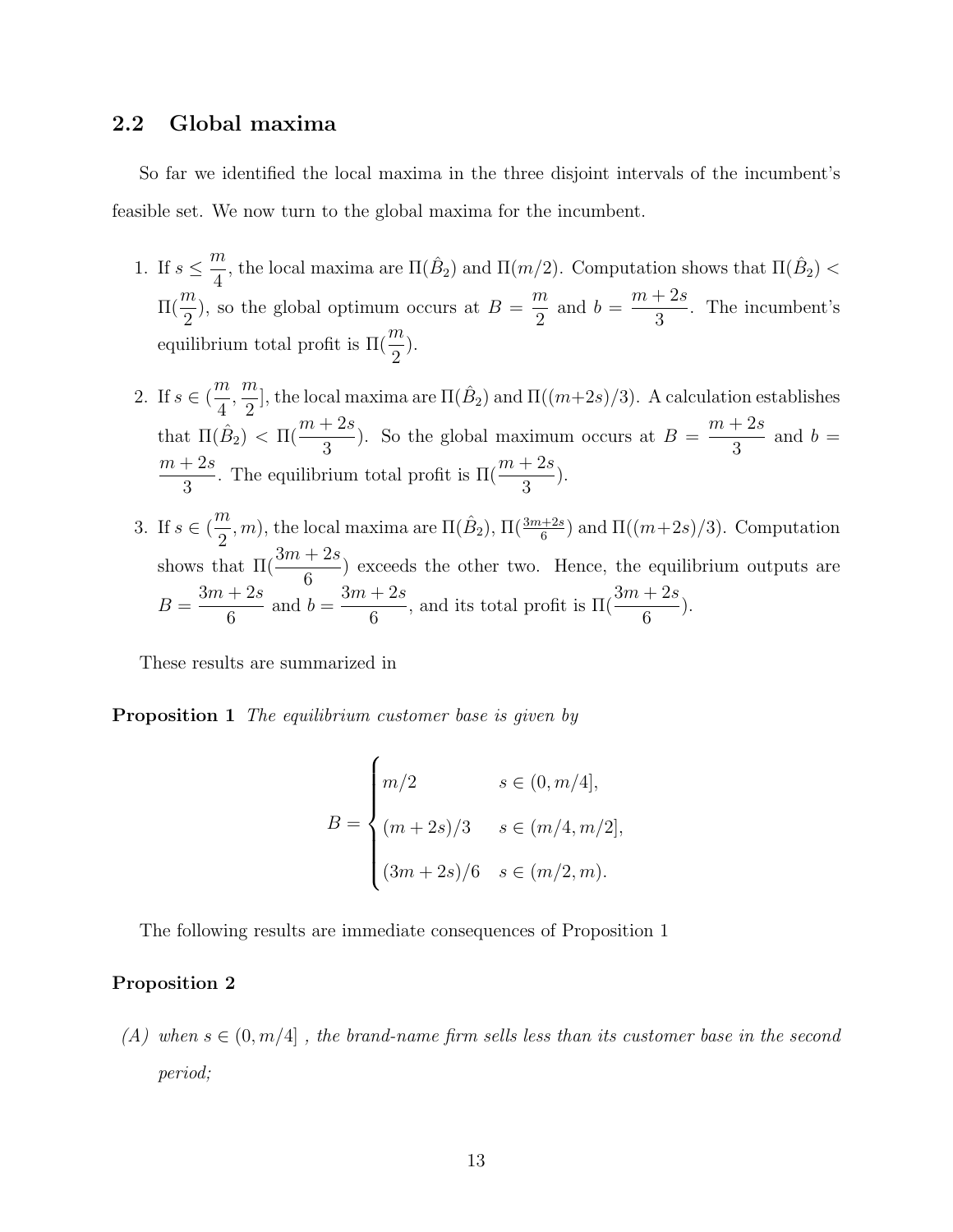*(B)* when  $s \in (m/4, m)$ , the brand-name firm holds on to its customer base in the second *period;*

From Proposition 2, we can see that the brand-name drug is never sold to new customers in the second period. This implies that those who bought the brand-name drug in the first period are willing to pay the premium over the generic, which reflects the switching cost. This is consistent with the fact that in the real world the brand-name drugs are always priced higher than their generic counterparts.

### 3 Competition with the authorized generic

In this section we allow the incumbent to launch an AG through a third party in period 2. The firm distributing the AG is autonomous and competes fully with the brand-name drug company and the generic firm. I assume that the incumbent makes a take-it-or-leave-it offer to the management of the AG firm and receives all the profit from AG sales through a contractual agreement with the AG supplier. This increases the total profit in the standard Cournot model and is called the divisionalization effect as noted earlier.

The model is similar to the one developed in the preceding section. In the first period the incumbent chooses the quantity *B*. In the second period, it competes now with two generic firms. Let *a* denote the quantity of the authorized generic supplied, and *b* and *g* the quantities of the brand-name drug and the generic drug supplied in the second period, respectively. With this notation the brand-name company faces the inverse demand function:

$$
p_2 = \begin{cases} m + s - b - a - g & (b \le B), \\ m - b - a - g & (b > B). \end{cases}
$$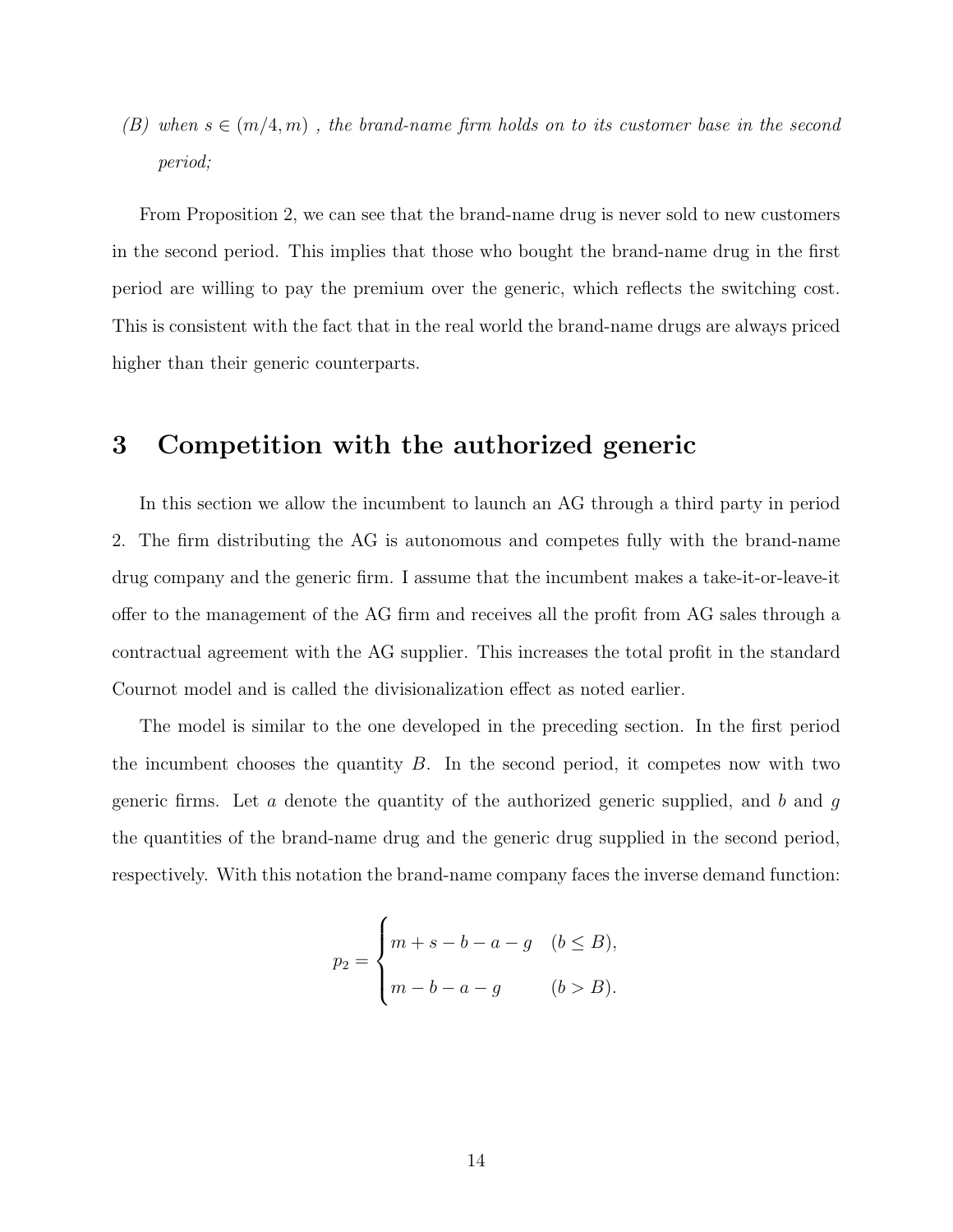Note that the demand function is discontinuous at output  $b = B$ . Therefore, the incumbent's profit is also discontinuous at  $b = B$ :

$$
\pi_b = \begin{cases}\n(m+s-b-a-g)b & (b < B), \\
(m+s-B-a-g)B & (b = B), \\
(m-b-a-g)b & (b > B).\n\end{cases}
$$

The incumbent's best response function can be written as

$$
b(a,g) = \begin{cases} \frac{m-a-g}{2} & a+g \le m-2B-2\sqrt{sB}, \\ B & a+g \in (m-2B-2\sqrt{sB}, m-2B+s), \\ \frac{m+s-a-g}{2} & a+g \ge m-2B+s. \end{cases}
$$

Without the customer base, the generic faces the demand

$$
p_2 = m - b - a - g
$$

and maximizes the profit  $\pi_g = (m - b - a - g)g$ . The best response function is given by

$$
g(b,a) = \frac{m-b-a}{2}
$$

Similarly, the authorized generic faces the symmetric demand

$$
p_2 = m - b - a - g
$$

and maximizes the profit  $\pi_a = (m - b - a - g)a$ , obtaining the best response

$$
a(b,g) = \frac{m-b-g}{2}
$$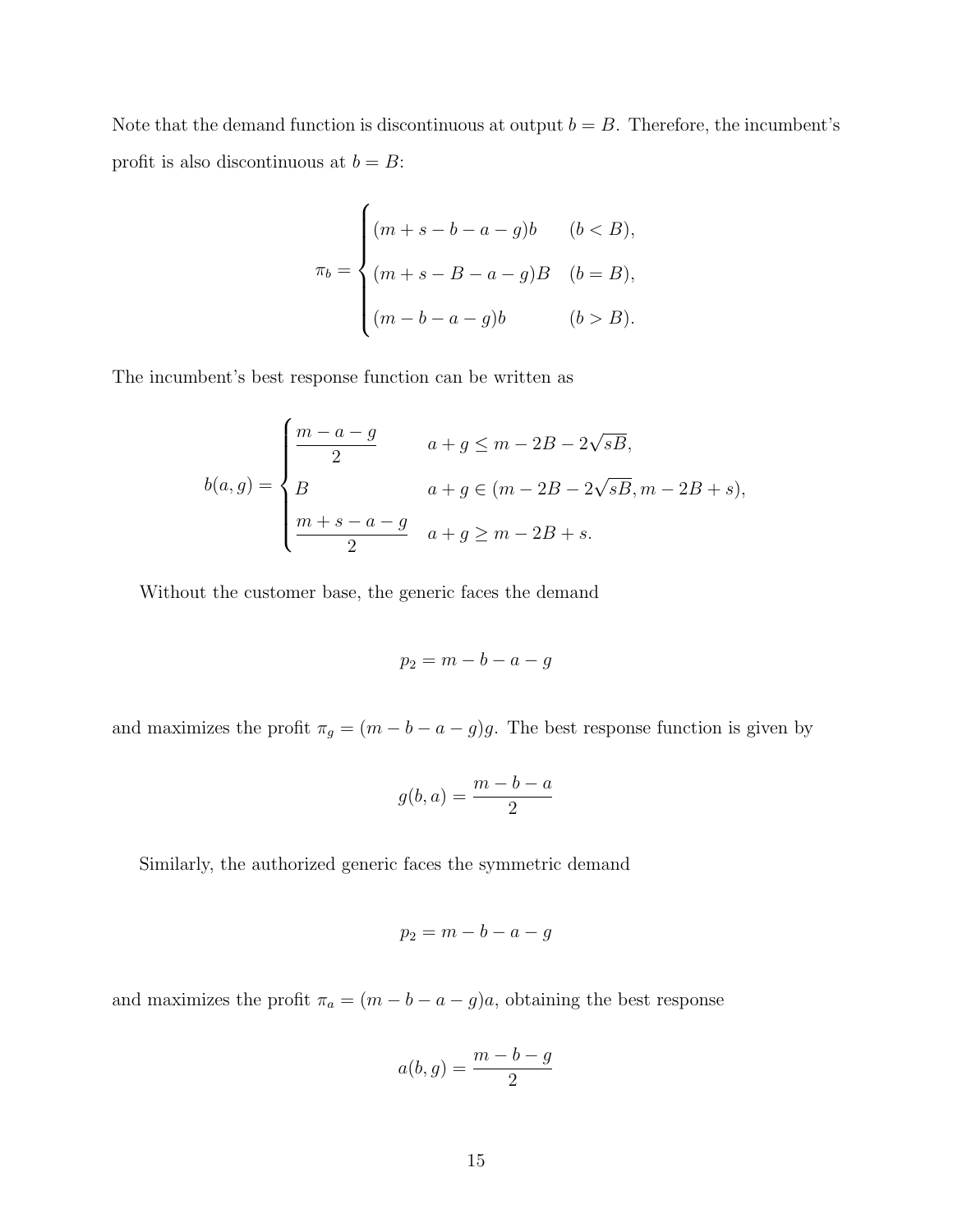As in the previous case without the AG, the incumbent has three distinct best-response functions, depending on *B*, and hence there are three possible equilibria. Below I calculate, the incumbent's equilibrium profits for each possibility.

$$
\pi_b = \begin{cases} \frac{m^2}{16} & B \in (0, \tilde{B}_2], \\ \frac{B(m - B + 3s)}{3} & B \in [\tilde{B}_1, \frac{m + 3s}{4}), \\ \frac{(m + 3s)^2}{16} & B \in [\frac{m + 3s}{4}, m). \end{cases}
$$

Calculation shows that if  $1/8(2m + 9s - 3\sqrt{s(4m + 9s)})$   $\leq B$   $\leq$  $1/4\left(m+2s-2\sqrt{s(m+s)}\right)$ , there are two equilibria, one is  $(B, 1/3(m-B), 1/3(m-B))$ , the other is  $(m/4, m/4, m/4)$ . Let  $\tilde{B}_1 \equiv 1/8 (2m + 9s - 3\sqrt{s(4m + 9s)})$  and  $\tilde{B}_2 \equiv 1/4 \left( m + 2s - 2\sqrt{s(m+s)} \right).$ 

With the AG the equilibrium profits for the authorized drug manufacturer are:

$$
\pi_a = \begin{cases} \frac{m^2}{16} & B \in (0, \tilde{B}_2], \\ \frac{(m-B)^2}{9} & B \in [\tilde{B}_1, \frac{m+3s}{4}), \\ \frac{(m-s)^2}{16} & B \in [\frac{m+3s}{4}, m). \end{cases}
$$

In the first period, the brand-name firm's profit is  $(m - B)B$  so the incumbent's total profits (including the profit for AG sales) are:

$$
\Pi_{AG} = \begin{cases}\n(m - B)B + \frac{m^2}{8} & B \in (0, \tilde{B}_2], \\
(m - B)B + \frac{B(m - B + 3s)}{3} + \frac{(m - B)^2}{9} & B \in [\tilde{B}_1, \frac{m + 3s}{4}), \\
(m - B)B + \frac{(m - s)^2}{16} + \frac{(m + 3s)^2}{16} & B \in [\frac{m + 3s}{4}, m).\n\end{cases}
$$

The incumbent chooses  $B$  to maximize  $\Pi_{AG}$ . I consider the three cases seriatim.

Case 1:  $B \in (0, \tilde{B}_2]$ 

In this case, since the choice of B will not affect the incumbent's profit in the second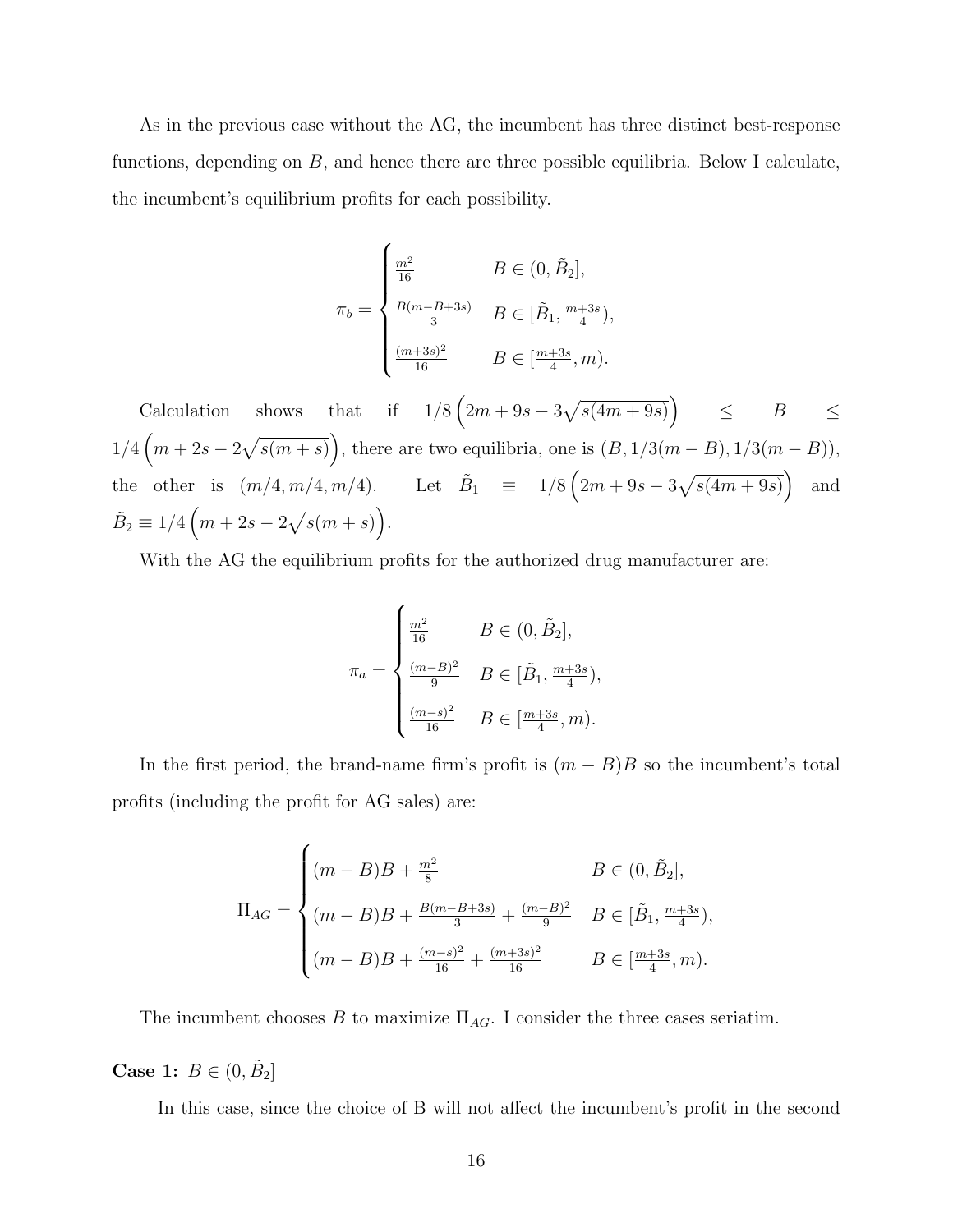period, the unconstrained optimum is  $B = m/2$ . However, since  $m/2 > B<sub>2</sub>$ , the constraint on *B* is binding. Hence,  $\tilde{B}_2$  maximizes the total profit, yielding the maximized profit  $\Pi_{AG}(B_2)$ .

**Case 2:**  $B \in [\tilde{B}_1, \frac{m+3s}{4})$ 

In this case the unconstrained optimum is  $B_2 = \frac{10m+9s}{22} > \tilde{B}_1$ . Further, if  $s \leq \frac{3m}{5}$ , *B*<sup>2</sup> exceeds the upper bound on *B* and hence there is no optimum (the supremum is  $B = (m+3s)/4$ . If  $s > \frac{3m}{5}$ ,  $B_2 < \frac{m+3s}{4}$ , and hence the incumbent choose  $B_2$ , with the maximum profit  $\Pi_{AG}(\frac{10m+9s}{22})$ .

**Case 3:**  $B \in \left[\frac{m+3s}{4}, m\right)$ 

In this case the unconstrained optimum is  $B = \frac{m}{2}$ . However,  $m/2 \ge (m + 3s)/4$  if and only if  $s \leq m/3$ . Hence, when  $s \leq$ *m*  $\frac{\pi}{3}$ , the constraint is not binding, and the maximized profit is  $\Pi_{AG}(\frac{m}{2})$ ; otherwise, the constraint is binding and the maximized profit is  $\Pi_{AG}(\frac{m+3s}{4})$ .

## 3.1 Global Maxima

The results from the preceding section are the following:

- 1. When  $B \in (0, \tilde{B}_2]$ , the local maximum equals  $\Pi_{AG}(\tilde{B}_2)$ .
- 2. When  $B \in [\tilde{B}_1, \frac{m+3s}{4}]$  $\frac{1}{4}$ ), there is a local maximum,  $\Pi_{AG}$ 10*m* + 9*s*  $\frac{1}{22}$ , if  $s > 3m/5$ .
- 3. When  $B \in \left[\frac{m+3s}{4}, m\right)$ , there is a local maximum,  $\Pi_{AG}(\frac{m}{2})$ , if  $s \leq \frac{m}{3}$ ; there is a local maximum,  $\Pi_{AG}(\frac{m+3s}{4})$ , if  $s \in ($ *m*  $\frac{n}{3}, m$ ).

As we can see, the local maxima depend on the switching cost, and hence so does the global maximum. I compute the following:

1. When  $s \leq$  $\frac{m}{3}$ , the local maxima are  $\Pi_{AG}(\tilde{B}_2)$  and  $\Pi_{AG}(\frac{m}{2})$ . Computation shows that  $\Pi_{AG}(\frac{m}{2}) > \Pi_{AG}(\tilde{B}_2)$ , so the global optimum occurs at  $B = \frac{m}{2}$  and  $b = \frac{m+3s}{3}$ . The incumbent's equilibrium total profit is  $\Pi_{AG}(\frac{m}{2})$ .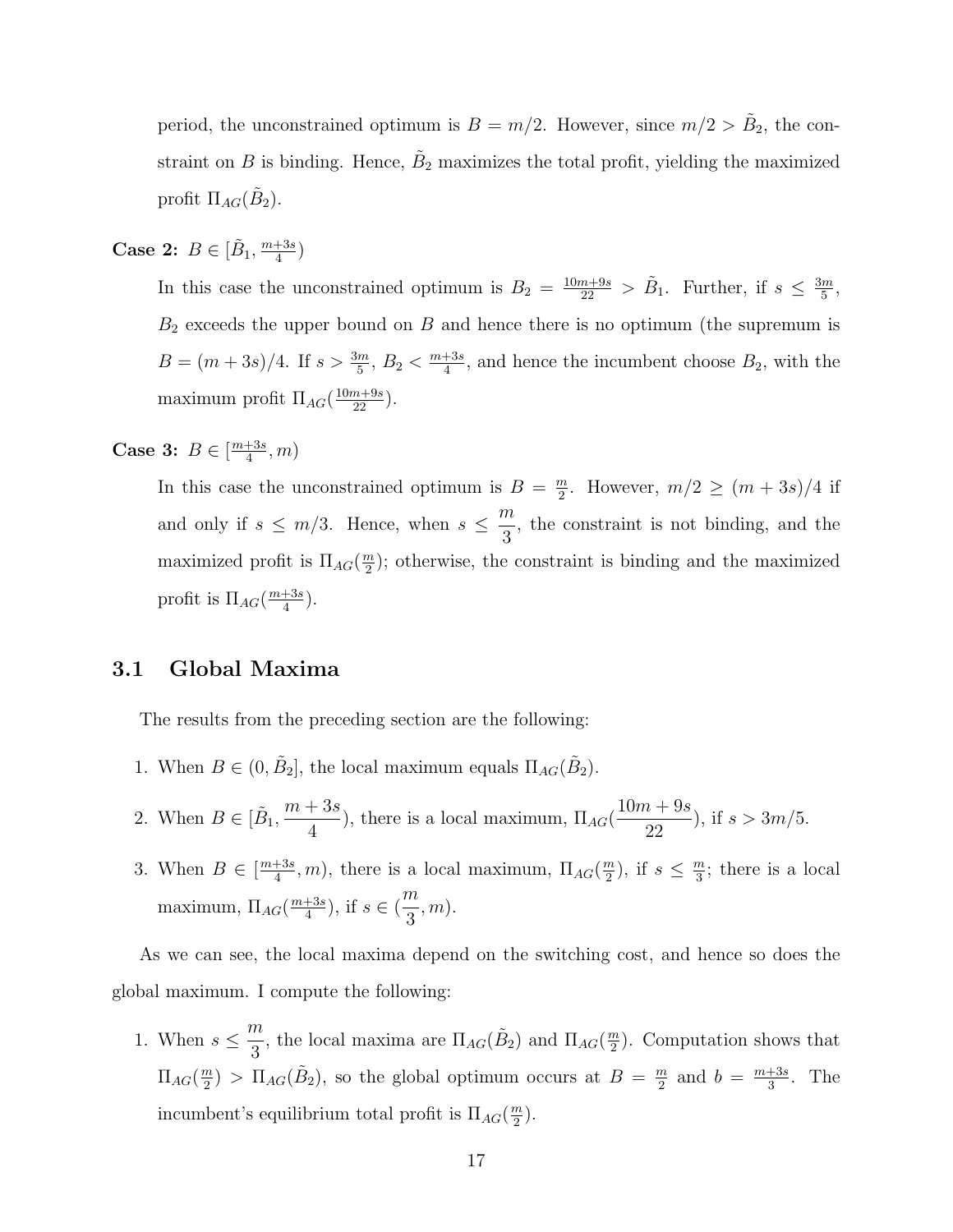- 2. When  $s \in (\frac{m}{3}, \frac{3m}{5}]$ , the incumbent will compare  $\Pi_{AG}(\tilde{B}_2)$  and  $\Pi_{AG}(\frac{m+3s}{4})$ . A calculation shows that  $\Pi_{AG}((m+3s)/4) > \Pi_{AG}(\tilde{B}_2)$ , so the global maximum occurs at  $B = \frac{m+3s}{4}$ and  $b = \frac{m+3s}{4}$ . The equilibrium total profit is  $\Pi_{AG}(\frac{m+3s}{4})$ .
- 3. When  $s \in ($  $\frac{3m}{5}$ , *m*], the incumbent will compare  $\Pi_{AG}(\tilde{B}_2)$ ,  $\Pi_{AG}(\frac{10m+9s}{22})$  and  $\Pi_{AG}(\frac{m+3s}{4})$ . A calculation shows that  $\Pi_{AG}(\frac{10m+9s}{22})$  is greater than the other two. Hence, the equilibrium outputs are  $B = \frac{10m+9s}{22}$  and  $b = \frac{10m+9s}{22}$ , and the total profit is  $\Pi_{AG}(\frac{10m+9s}{22})$ .

Proposition 3 *If the incumbent launches an AG, the equilibrium customer base is given by*

$$
B = \begin{cases} m/2 & s \in (0, m/3], \\ (m+3s)/4 & s \in (m/3, 3m/5], \\ (10m+9s)/22 & s \in (3m/5, m). \end{cases}
$$

### 4 Comparisons

In this section we compare the incumbent's profit in two regimes at various values of *s*. First, for  $s \in (0, \frac{m}{4}]$ , the incumbent's profit is  $\Pi(\frac{m}{2})$  without an AG and  $\Pi_{AG}(\frac{m}{2})$  with an AG. Calculations show that when  $s \in (0, 0.077m)$ ,  $\Pi(\frac{m}{2}) < \Pi_{AG}(\frac{m}{2})$ , meaning that launching an AG will be more profitable for the incumbent. However, when  $s \in [0.077m, \frac{m}{4}]$ ,  $\Pi($ *m*  $\frac{1}{2}$ )  $\geq \prod_{AG}$ *m*  $\frac{1}{2}$ , so launching a AG is less profitable.

When  $s \in ($ *m*  $\frac{1}{4}$ ,  $\frac{m}{3}$ , the incumbent's profits are  $\Pi(\frac{m+2s}{3})$  without an AG, and  $\Pi_{AG}$ *m*  $\frac{1}{2}$ with an AG. It can be shown that  $\Pi($  $m + 2s$  $\left(\frac{120}{3}\right)$  is the greater and hence the incumbent will not launch AG if the switching cost is within this range. In all other values of s the incumbent receives greater profits if it does not launch an AG. To conclude, the incumbent launches an AG only when the switching cost is sufficiently small, namely, if  $s < 0.077m$ .

Proposition 4 *The incumbent launches an AG only when s <* 0*.*077*m.*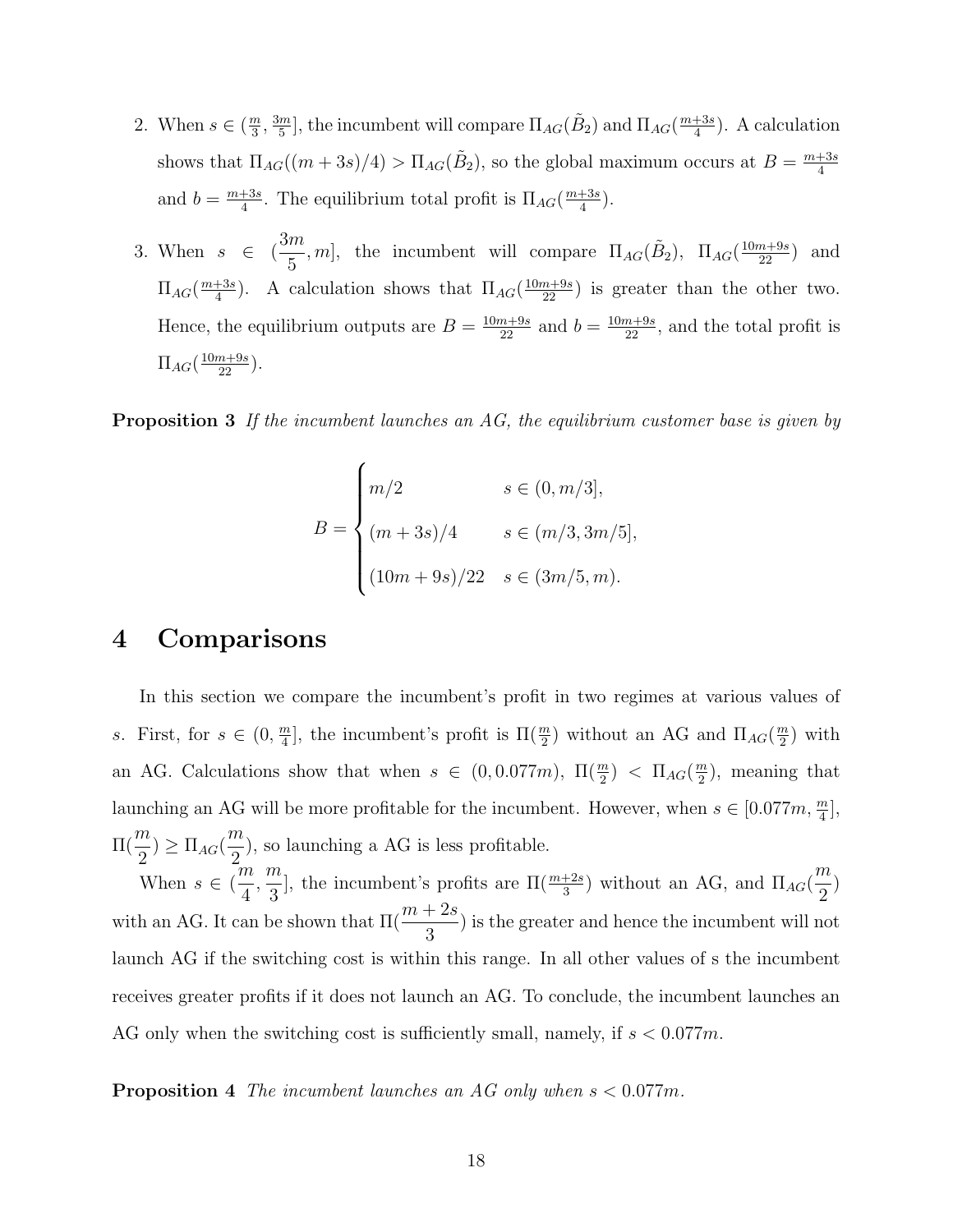This result contrasts sharply with the standard result from Cournot oligopoly. There, an oligopolist can increase total profits by setting up an autonomous company that competes with the parent company; see Baye et al. (1996). This fact also lies at the heart of the so-called horizontal merger puzzle; see first formulated by Salant et al. (1983).

Proposition 4 leads to the following empirically testable hypothesis.

Hypothesis 1 *The brand-name company is more likely to launch an AG when the switching cost is relatively low.*

In the next section we test this hypothesis.

# 5 Empirical investigations

### 5.1 Data

In this section we empirically test the hypotheses presented at the end of the preceding section. To that end, I use the dataset I collected on all the brand-name drugs that have experienced generic penetration from the beginning of 2001 till the beginning of 2003.

This data set was constructed by combining information from three different resources on the FDA website. The first resource is the First Generics list.<sup>4</sup> First Generics are "those drug products that have never been approved before as generic drug products and are new generic products to the marketplace". From this list, I obtained the information about all the first generics approved from 2001 to 2003, including the generic names and the dates that they were approved for marketing. Then I used the name of the generics to find out the corresponding brand-name drugs in the Orange Book.<sup>5</sup> The Orange Book lists all the brand-name drugs and their generic counterparts, including the names, the dosage and

<sup>4</sup> http://www.fda.gov/Drugs/DevelopmentApprovalProcess/HowDrugsareDevelopedandApproved/ DrugandBiologicApprovalReports/ANDAGenericDrugApprovals/ucm050527.htm The address may be subject to change.

<sup>5</sup>http://www.accessdata.fda.gov/scripts/cder/ob/eclink.cfm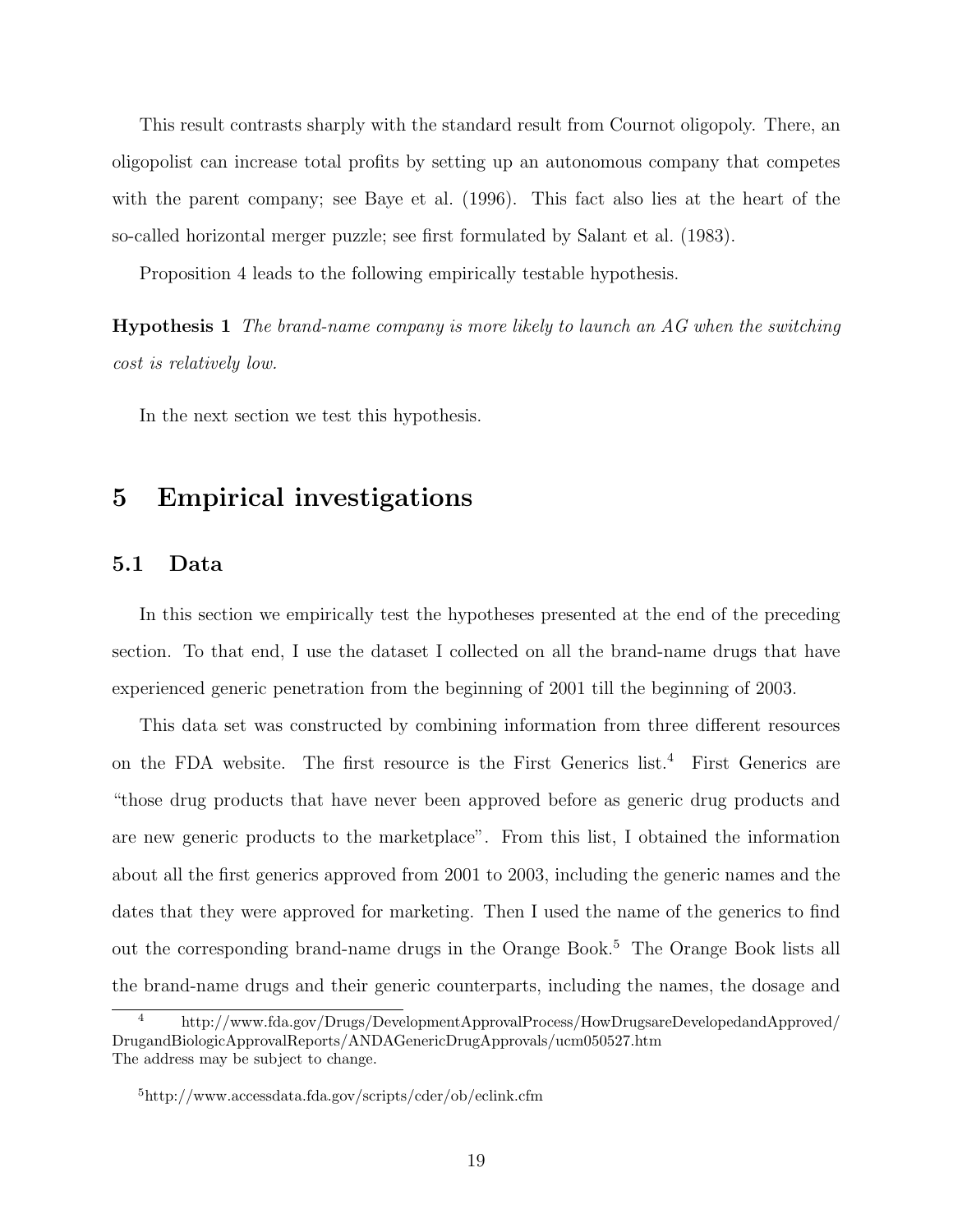dosage forms, and the marketing approval dates. After the corresponding brand-name drugs are determined, I used the Authorized Generics  $List<sup>6</sup>$  to find out if these brand-name drug companies had ever launched authorized generics.

I conjecture that the switching cost from the brand-name drugs to the generics mainly comes from two factors, "unwilling to switch" and "unable to switch". "Unwillingness to switch" to a generic means that a consumer feels a mental and psychological attachment to the brand-name drug. I measure the degrees of consumer "attachment" by the length of time during which there were no other drugs than the brand-name drugs on the markets, that is, the length of time between the date a brand-name drug was approved and the date its first generic was approved. As is mentioned in the introduction, drugs are credence goods. It takes time for consumers to develop affinities to drugs. Drugs for acute conditions may have immediate curing effects. However, the same conditions often recur over time, requiring the consumer to take the same drug (since the brand-name drug is the only drug available of its kind before generic entry) repeatedly. Each additional use can make the consumer feel more confident about the the drug's efficacy. Similarly, for chronic illnesses, a longer-term continual use of a brand-name drug may give a consumer a better understanding of its effects on her health. As these cases imply, the longer the brand-name drug has been marketed, the greater the degree of confidence a consumer has in its efficacy. As a consequence, the length of time the brand-name drug has been marketed can serve as a proxy for the consumer switching costs.

Unfortunately, however, the time before generic entry cannot be used to measure the "mental and psychological attachment" to OTC drugs, which are previous prescription drugs that have been made available over the counter after long marketing periods with established safety records. From the pre-generic marketing time, we only know how long the OTC version had been on the market before the first generic OTC enters. We do not know, however, how

 $\frac{6}{\text{http://www.fda.gov/AboutFDA/CentersOffices/OfficeofMediaProducts}$ ucm126391.htm The address may be subject to change.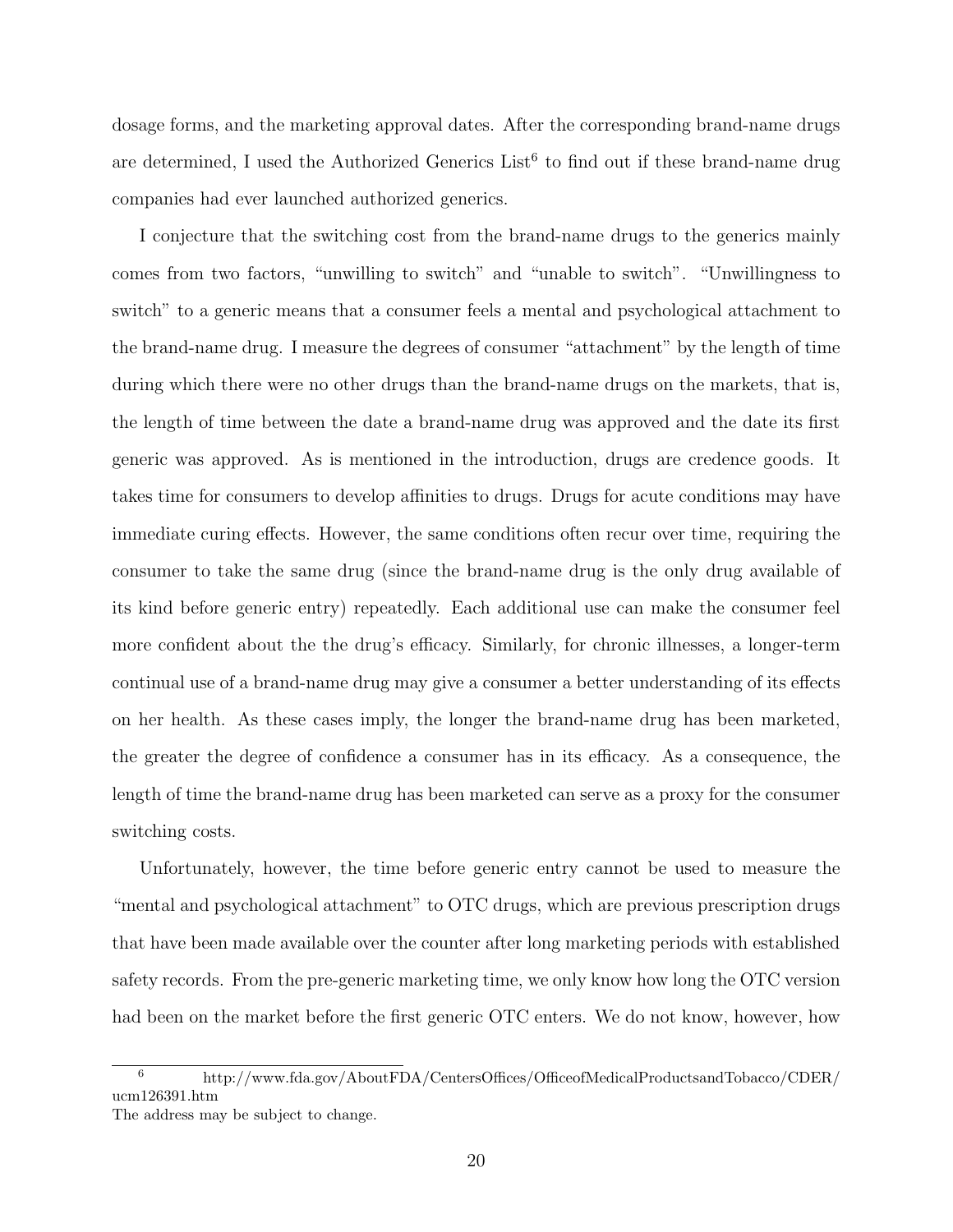long the prescription version had existed on the market, at home or abroad, before the OTC version first appeared. For this reason, my data set comprises only the data for prescription drugs.

The other factor defining a consumer switching cost is the consumer's "inability to switch". Inability to switch means that a consumer has limited freedom to choose among different versions (the brand-name version or the generic substitutes) of the drug. I consider that all the drugs fall into two categories: "Hospital Use" and "Home use". "Hospital Use" drugs are used administered in hospitals, mainly provided by caregivers, during surgery or medical tests. On the other hand, "Home Use" drugs are those patients administer themselves at home, for example, tablets to be taken orally, and cream to be applied on the skin. Usually patients who take "Hospital Use" drugs face less choice. First, those who receive hospital treatments are more likely to be in emergency, and therefore take whatever drugs they are given. Second, their choices are limited by the hospital's pharmacy: it is possible that the hospital does not carry the drugs they want to switch to. Third, treatments provided by a caregiver usually involve fairly complex procedures and hence, given the limited knowledge, patients are more likely to leave the choice of drugs up to their doctors. In contrast, patients who take "Home Use" drugs have more options. With prescriptions, they can go to pharmacies they like best or even to online pharmacies, and can choose between the brand-name drug and the generic substitute. For this reason, "Home Use" drugs should have lower switching costs relative to "Hospital Use" drugs.

To decide which drugs are for "Hospital Use" and which are for "Home Use" is not an easy task, however. To do that, I looked up each drug online to determine its uses, and I then used the following criteria for classifications. Drugs used in surgery, or for other treatments mainly practiced by caregivers, injection, for example, are considered "Hospital Use" drugs; otherwise they are considered for "Home Use". For example, Ultane (inhalation liquid) is an anesthesia used before surgery. Therefore it is classified as a "Hospital Use" drug. Similarly, Rimso-50 (intraversical solution) is used for bladder instillation, which I classify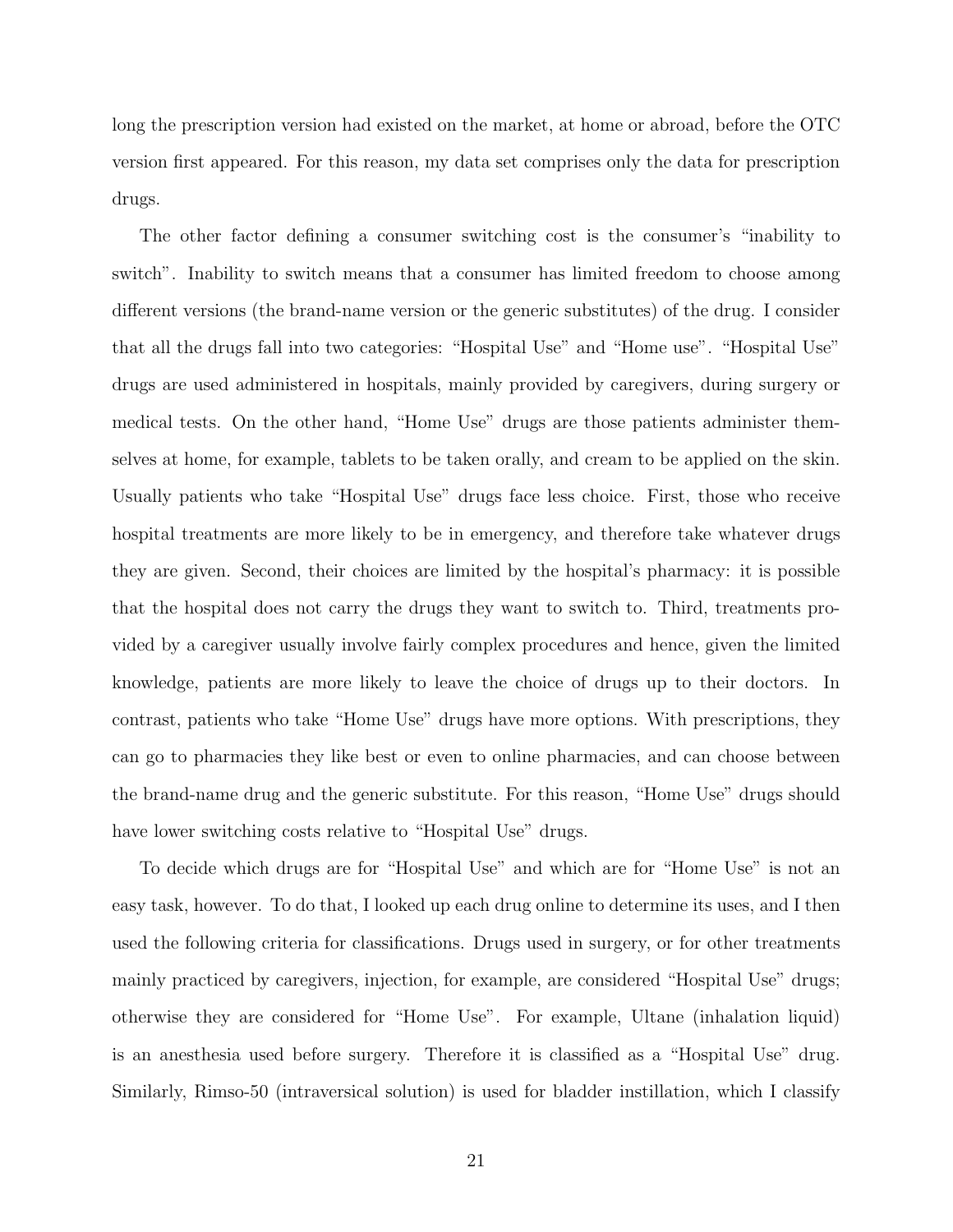as a "Hospital Use" drug, though some patients might practice bladder instillation at home. Sometimes, the "dosage forms" can be useful to determine drugs' uses. For example, Amicar is used to control bleeding during or after a surgery. While Amicar Injection is grouped as "Hospital Use", Amicar Tablet is grouped as "Home Use". Compared to injections, tablets are taken orally and require a longer time before taking effect, so they should not be used to treat serious bleeding problems or used in emergencies, like during a surgery. The instruction of Amicar Tablets further implies that they should only be used to treat mild bleeding problems after a surgery, like dental surgery, which can be practiced by patients on their own in a less urgent situation.<sup>7</sup>

|              | Count | Mean    | s.d.   | Min    | Max     |
|--------------|-------|---------|--------|--------|---------|
| ag           | 202   | 282     | .451   |        |         |
| $_{\rm inp}$ | 202   | .198    | .399   |        |         |
| mono_month   | 202   | 141.018 | 70.564 | 21.767 | 256.433 |

Table 1 below summaries the characteristics of the three variables in my dataset.

Table 1: Summary results

The dataset has 202 observations. ag, a dummy variable, denotes brand-name firm's decision on launching AG, 1 for "launch", 0 for "not launch". The mean of ag is 0.282, showing that out of the 202 brand-name drugs about 28.2% has launched AG. "inp", another dummy variable, 1 for "Hospital Use", 0 for "Home Use", denotes whether a drug is taken in treatments mainly practiced at hospital. This variable is intended to represent consumers' "easiness to switch". The mean of "inp" shows that, out of the 202 drugs, 19.8% are made mainly for "Hospital Use". "mono month", measured in months, denotes the length of brand-name drug marketing periods before generic entry. This variable captures consumers' unwillingness to switch (brand loyalty). The mean of mono month is about 12 years (141

<sup>&</sup>lt;sup>7</sup> "For the treatment of acute bleeding syndromes due to elevated fibrinolytic activity, it is suggested that 5 AMICAR 1000 mg Tablets or 10 AMICAR 500 mg Tablets (5 g) or 4 teaspoonfuls of AMICAR Oral Solution (5 g) be administered during the first hour of treatment, followed by a continuing rate of 1 AMICAR 1000 mg Tablet or 2 AMICAR 500 mg Tablets (1 g) or 1 teaspoonful of AMICAR Oral Solution (1.25 g) per hour. This method of treatment would ordinarily be continued for about 8 hours or until the bleeding situation has been controlled." https://dailymed.nlm.nih.gov/dailymed/archives/fdaDrugInfo.cfm?archiveid=5242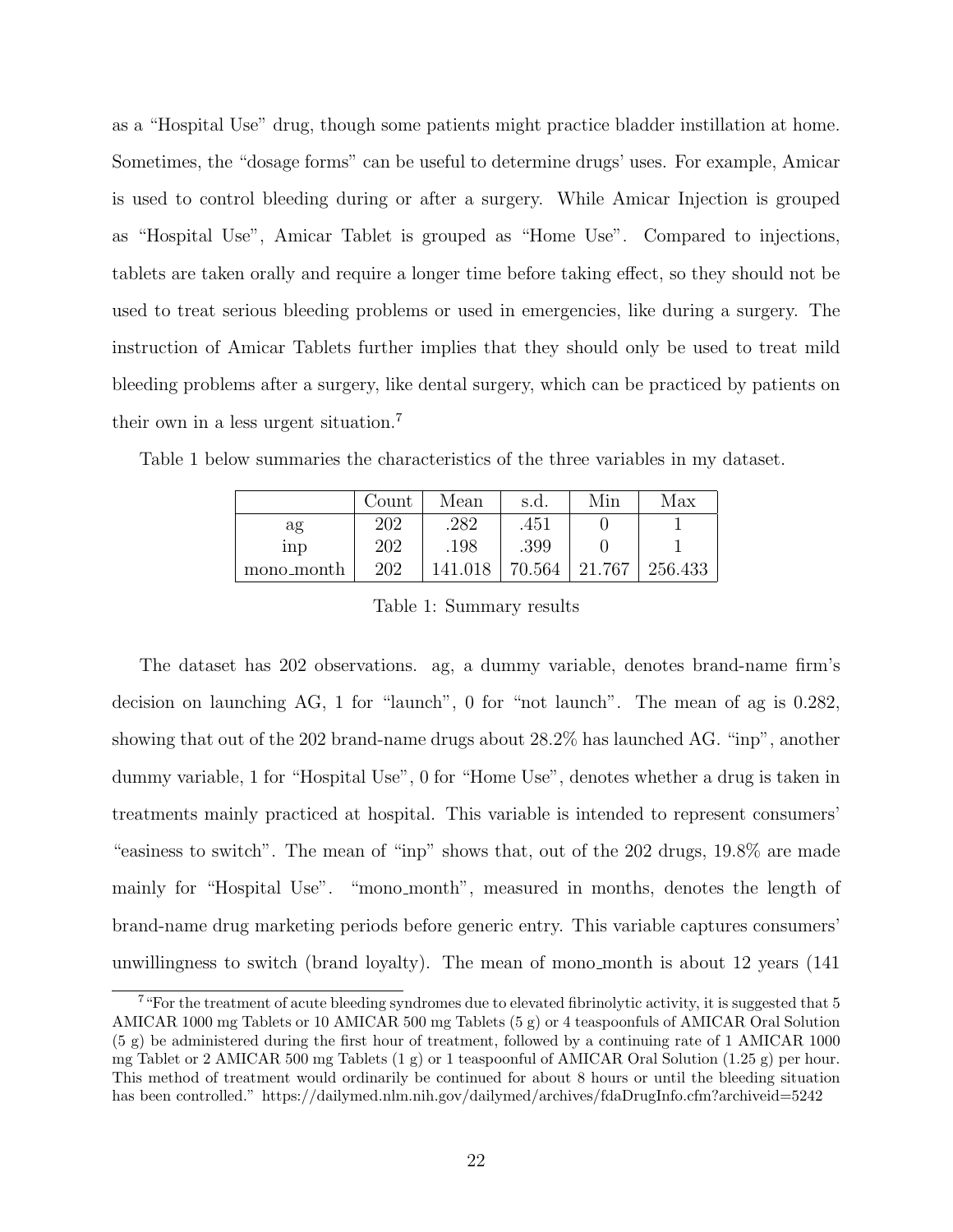months), which is consistent with the fact that the average brand-name marketing time before generic entry is 12 to 13 years.<sup>8</sup> The row of mono month suggests substantial variations in the length of pre-generic marketing time across different brand-name drugs.

### 5.2 Methodology

I assume whether or not a brand-name company launches an authorized generic is related to the switching cost its consumers has to pay to switch to a new drug. I treat the decision to launch an authorized generic as a binary variable, *Y<sup>i</sup>* , which equals 1 if brand-name drug *i* launches an authorized generic, and 0 if it does not. A probit model is built to analyze the determinants of such decisions. The probability of launching an authorized generic is defined as:

$$
\Pr(Y_i = 1 \mid X_i, \varepsilon_i) = \Phi(X_i \beta + \varepsilon_i)
$$

where  $X_i$ , a vector of regressors, contains observed factors that explain the decision of launching authorized generics, while  $\varepsilon_i$ , with  $\varepsilon \sim N(0, 1)$ , is an error term, which captures the effect of unobserved factors on such decisions, and  $\beta$  is a vector of coefficients to be estimated.  $\Phi$ is the CDF of the standard normal distribution.

#### 5.3 Results

In my probit regressions, the dependent variable, "ag", is 1 whenever an authorized generic is launched for brand-name drug *i*. The independent variables are "lnmono month" (log-linearized "mono month") and "inp". As I have mentioned in section 5.1, "mono month", denoting the length of pre-generic marketing period of brand-name drug *i*, is a continuous variable, and hence so is its log-linearized version "lnmono\_month". "inp" is a dummy variable, which equals 1 when drug *i* is made mainly for "Hospital Use" and 0 otherwise. Table 2 shows the regression results:

 $8$ According to the New Medicine Timeline in Mossinghoff (1999).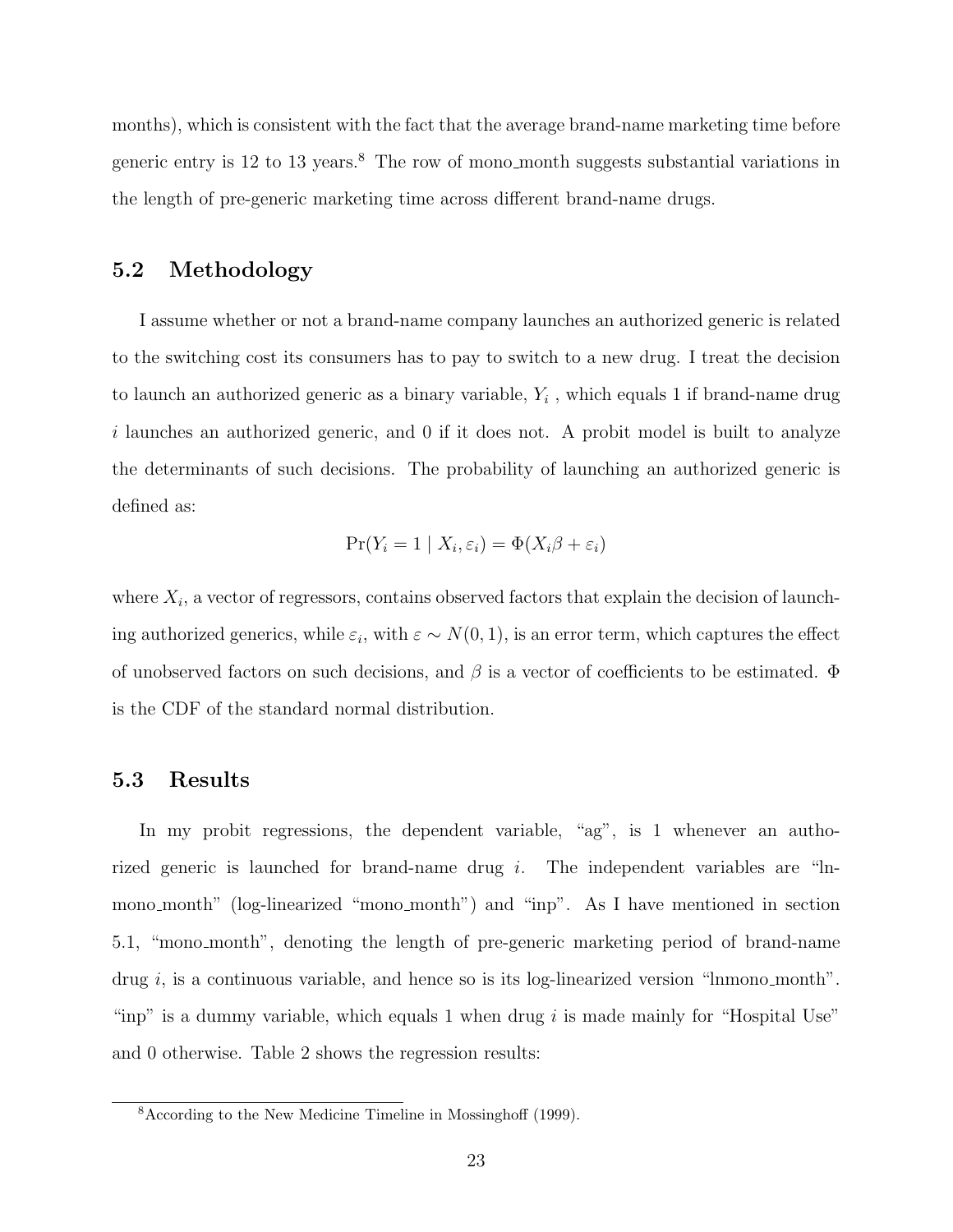| ag           | Coefficient   Std. Err. |      |      |
|--------------|-------------------------|------|------|
| $_{\rm inp}$ | $-.769$                 | .293 | .007 |
| lnmono_month | -.341                   | .139 | 015  |

Table 2: Estimation results : regress

The coefficient of the variable "inp" is negative, which means that, if a drug is made mainly for ?Hospital Use?, the brand-name company would be less likely to launch an authorized generic. The coefficient of the variable "lnmono\_month" is negative, implying that, if a brand-name drug has a longer pre-generic marketing period, the brand-name company would be less likely to launch an authorized generic. The results are significant as the p-values are less than the cutting value 0.05.

A brand-name drug company launches an authorized generic at a lower price to to attract consumers who would not buy brand-name drugs. For "Hospital Use" drugs, consumers do not have much freedom to choose as their choices are usually made by the doctors. It is reasonable to assume that doctors are relatively less sensitive to price changes than patients. Therefore for hospital-use drugs, brand-name firms are more likely to influence the doctors to stay with their brand-name drugs instead of lowering prices to compete with generics.

In contrast, for "Home Use" drugs, consumers have more freedom to choose from, and therefore the strategy to launch an AG is more important in competition with generics. However, launching an AG leads erodes the brand-name drug's customer base as a lower price tempts some customers in the base to switch to the generics. This dilemma can be resolved if the brand-name companies can figure out how much more the higher-end customers would like to pay for the brand-name drugs. The results of my test show that the length of the pre-generic marketing periods of the brand-name drugs may serve as a good proxy for the "how much more". If consumers have longer experiences with the brand-name drugs, they would value them considerably more (than generic substitutes). In this situation, the brandname firm might find it more profitable to exploit the higher end customers, and hence is less likely to launch an AG. In contrast, if consumers have relatively short experiences with the brand name drug, they would not value the brand-name drugs as much (more than the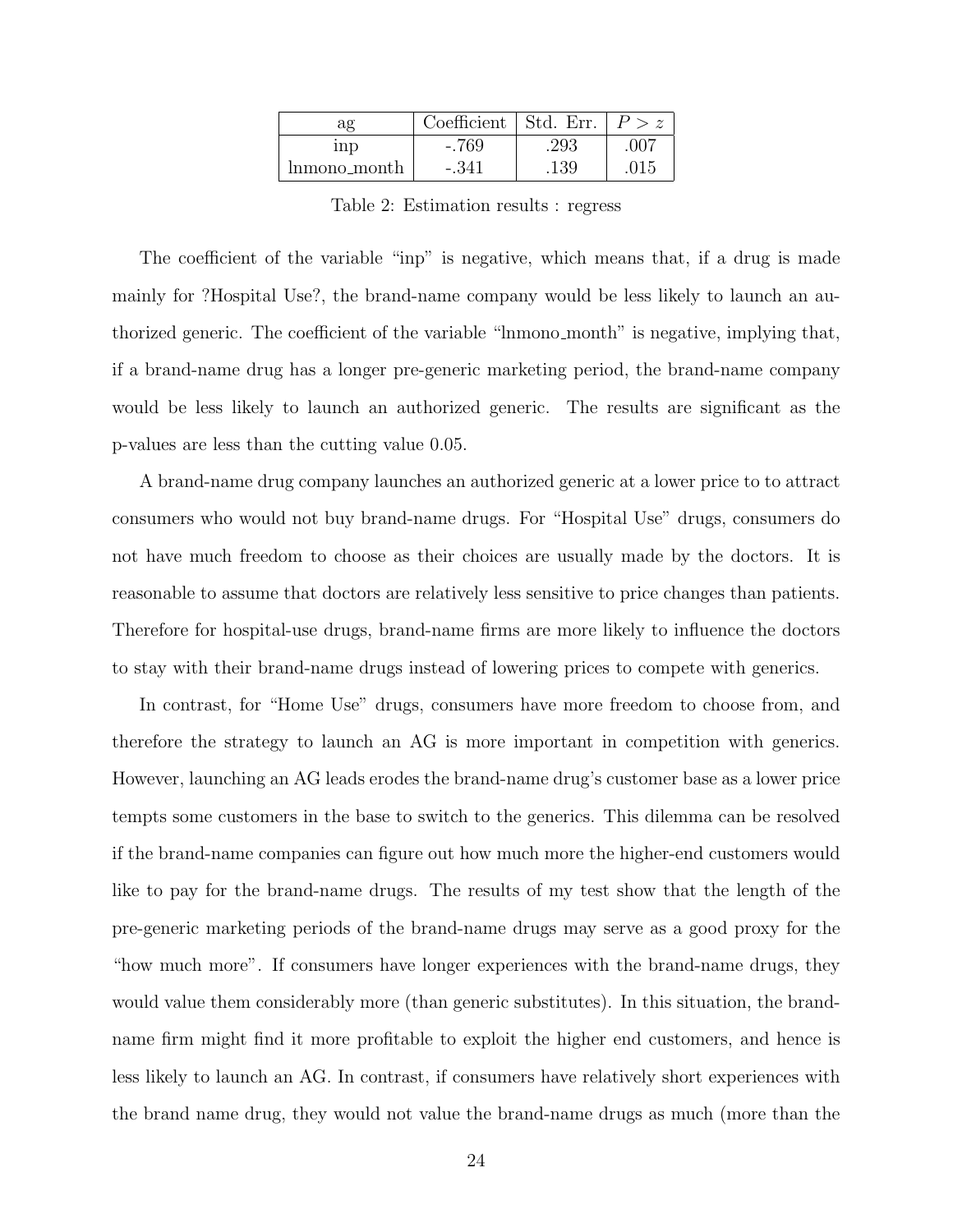generic substitutes), and hence a brand-name firm is more likely to launch an AG to compete for the lower-end customers with the generic firm.

### 6 Concluding remarks

When there is generic competition the brand-name company sometimes (but not always) launches an generic version of its brand-name drug, called an authorized generic, through a third party. Launch of an AG is justifiable in terms of "divisionalization" but then AGs should be launched virtually for all brand-name drugs that come off the patent. In actual fact, however, only a small percentage of such drugs have the AGs. In this paper I address this puzzle. To that end, I develop a two-period model in which the incumbent develops a customer base as a monopoly in the first period and readies itself for generic competition in the second period.

My main finding is that a brand-name company launches an authorized generic only when users of the branded drug have sufficiently low switching cost. When the switching cost is high, the incumbent sells more than the the profit-maximizing quantity to develop a larger customer base. If the switching cost is low, however, the customer bases is more vulnerable to price competition and hence instead of building a large customer base and defending it, the brand-name company launches an AG and resorts to the divisionalization tactic to steal lower end customers from the generic entrant. To test my main finding econometrically I then build a probit model. The regression result gives significant support for my hypothesis.

### References

Appelt, S. (2010). Authorized generic entry prior to patent expiry: Reassessing incentives for independent generic entry. *SFB/TR 15 Discussion Paper 357*.